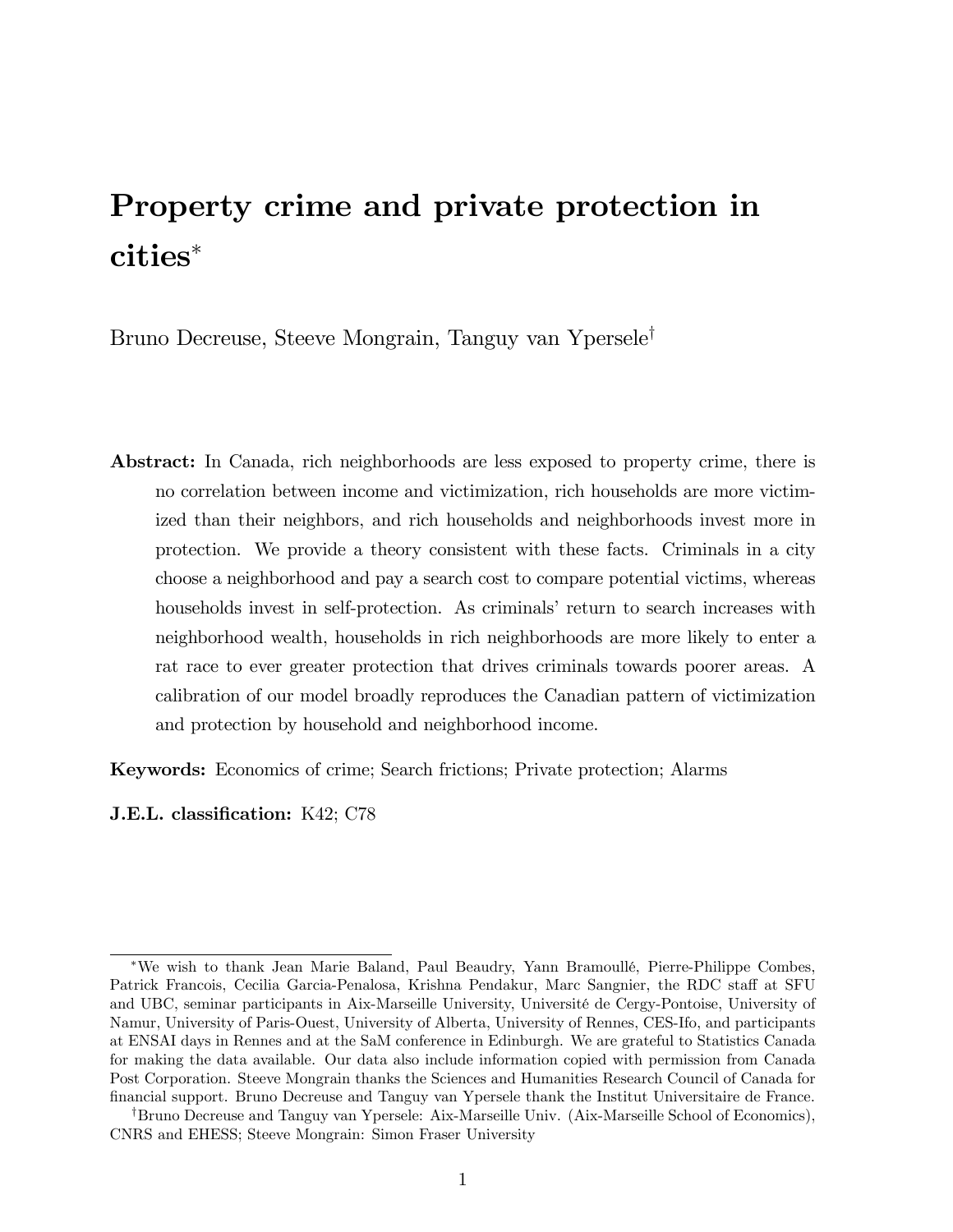# 1 Introduction

Property crimes impose a significant burden on our economies. For instance, about 630,000 break-in incidents took place in Canada in 2009, affecting more than  $3\%$  of all households in the country. Restricting these incidents to the only cases known by the police, Easton et al  $(2014)$  estimate the total cost in terms of pain and suffering is above 6 billions dollars. Property crimes generate additional costs: a substantial share of households invest in protection and install costly locks or alarms in their houses. Roughly 30% of all Canadian households have ever installed an alarm. For a cost per alarm over \$300, Easton et al estimate that the yearly spending in alarms is close to 1 billion dollars. Private protection is highly heterogenous, however, and presumably interacts in complex ways with criminals decisions. These issues have been mostly neglected by economists, so far, despite their quantitative importance.<sup>1</sup>

Our analysis aims to fill this gap. We first document four key stylized facts on property crimes and protection from detailed data of Canadaís General Social Survey. We then build a parsimonious theoretical model able to rationalize these facts. In our model, households decide how much to invest in protection while criminals decide in which neighborhood to operate and how much effort to exert to find a profitable opportunity. We show that strong complementarities emerge between households' and criminals' decisions. Finally, we investigate a main prediction of our framework on household-level data. We find suggestive evidence that, indeed, a household's investment in protection is strongly and positively affected by his neighbors' investments and the local incidence of property crime.

Section 2 presents the following four facts: (i) Rich neighborhoods are less victimized than poor ones. The yearly mean victimization rate is about 3.4% and neighborhoods below the median income experience victimization rates 35% higher than neighborhoods above the median income. (ii) Conditional on neighborhood income, rich households are more victimized than poor ones. (iii) Victimization and household income are uncorrelated or slightly positively correlated. Victimization is roughly the same for households below and above the median household income. (iv) Rich households as well as rich

<sup>&</sup>lt;sup>1</sup>The supply factors of criminal activities have been extensively studied, e.g., the size of the police force (Levitt, 1997), the incarceration rate (Levitt, 1996), overall inequality (Freeman, 1999, Nilsson, 2004, Brush, 2007), wage inequality (Machin and Meghir, 2004), unemployment (Fougère et al, 2009), and geographic location (Glaeser and Sacerdote, 1999, Hémet, 2016). Less has been done to understand the demand side of crime. Early analyzes on protection can be found in Shavell (1991) and Hotte and van Ypersele (2008).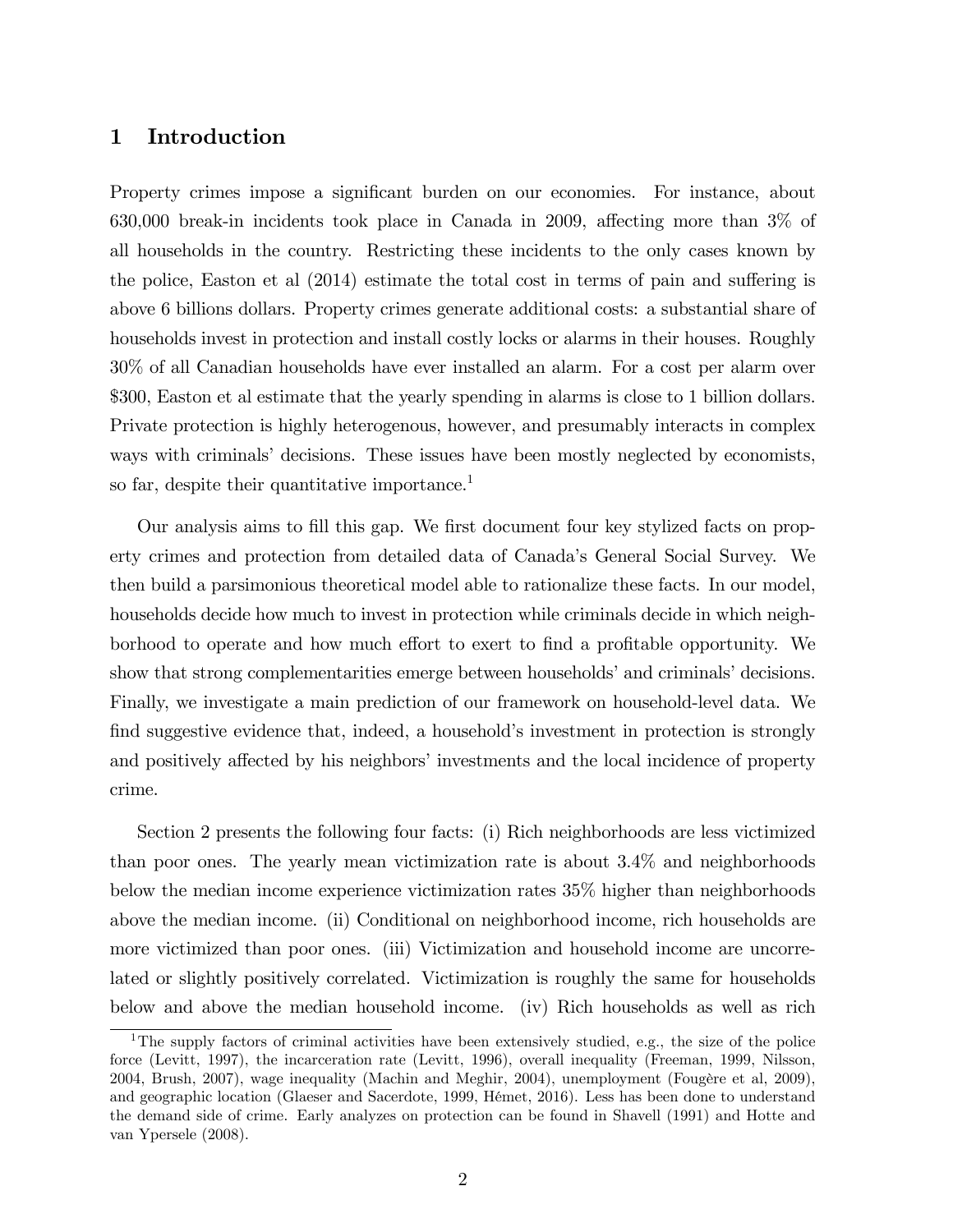neighborhoods invest more in protection. The percentage of households equipped with an alarm is about 30-35% larger among households above the median income than among households below the median income.

Section 3 describes a theory consistent with these facts. We build on Becker (1968) and suppose that criminals are rational. There is a city composed of two neighborhoods, a rich one and a poor one. The supply of criminals is exogenous at city level but responds to a non-arbitrage condition at neighborhood level. Once in a neighborhood, criminals choose if they pay a search cost to compare different households or simply pick one randomly. Meanwhile, households invest in private protection to damage criminals and reduce the loss in case of break in. The two main mechanisms of the model are as follows. First, criminalsí search implies that households make heterogenous protection investment. Households who expect to be compared to each other invest in protection to divert criminals' attention towards neighbors. Second, protection heterogeneity motivates criminals' search. Thus there is strategic complementarity between criminals' search efforts and households' protection investments.

A calibration of our model reproduces the patterns displayed in Section 2. In the absence of protection investment, the rich neighborhood is more attractive to criminals. However, its residents also invest more in protection, which repels criminals. Indeed, criminals in the rich neighborhood are more willing to pay the search cost than in the poor neighborhood. Thus rich households expect to be frequently compared to their neighbors. This affects both the mean (people invest more on average) and the dispersion of protection investments (there are still some people who choose not to invest, whereas others invest more). That the rich neighborhood invests more in protection implies low returns to crime, and therefore criminals may be more attracted to the poor neighborhood. Meanwhile, rich households are more victimized than poorer ones in each neighborhood.

This paper develops the first model of protection investment and search for the ft opportunities. Protection is modeled in the spirit of Shavell (1991), Helsley and Strange (2005), and Hotte and van Ypersele (2008). Adding search allows us to generate protection heterogeneity and endogenous comparison of households within neighborhoods. Search frictions are a natural ingredient in a market for illegal and informal activities.<sup>2</sup> We build on a specific form of search on goods (initiated by Burdett and Judd, 1983),

<sup>&</sup>lt;sup>2</sup>There already exist search models of crime, but they do not focus on protection (see, e.g., Burdett et al, 2003, 2004; Huang et al, 2004; Engelhardt et al, 2008, and Galenianos et al, 2012).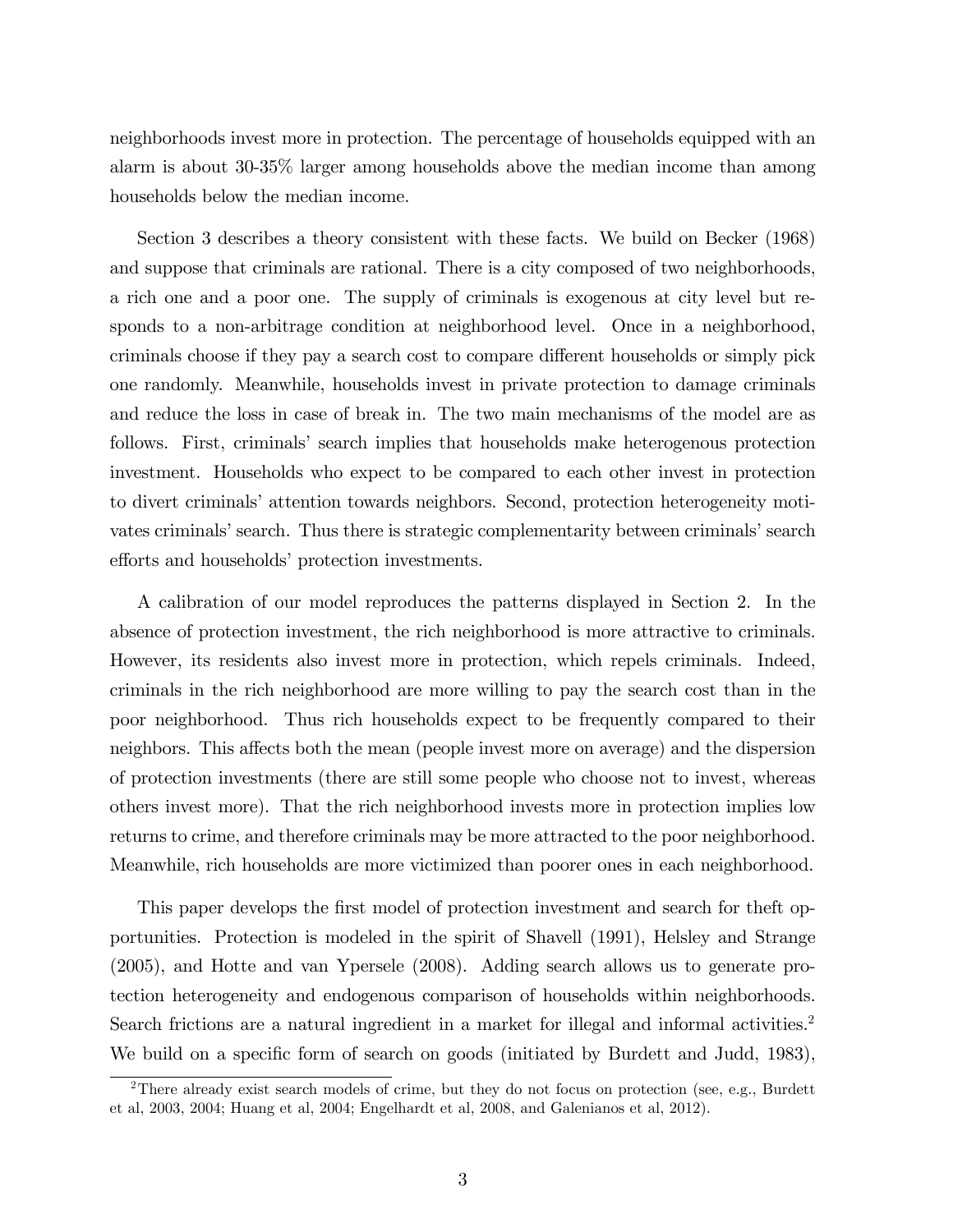jobs (Acemoglu and Shimer, 2000, Albrecht et al, 2006, and Galenianos and Kircher, 2009) and education (Moen, 1999). These papers share a common feature: a subset of workers deciding on their human capital investment, firms advertising for their vacancy or for their good may be compared to each other by another party. This local comparison due to search implies that similar agents make heterogenous decisions (educational investment, posted wage or price). In turn, heterogeneity promotes comparison efforts to yield, in our case, an equilibrium with positive search effort and a non-degenerate distribution of protection investment. We bring, in particular, two new elements to a classical search framework. First, we consider two separate marketplaces, i.e., neighborhoods, that are interconnected through the return to property crime. Second, we introduce withinneighborhood heterogeneity. Both elements are key to help make sense of the data.

Our paper also contributes to the literature on crime and social interactions. Existing studies have focused, so far, on strategic complementarity between individuals to engage in criminal activities (see Glaeser et al, 1996, Zenou, 2003, Calvo-Armengol et al, 2007, and Patacchini and Zenou, 2008). We highlight a novel mechanism through which social interactions affect criminal outcomes. Households invest more in protection when their neighbors also invest in protection. This interacts with criminals' decisions and may create multiple equilibria.

# 2 Motivating facts

This section documents four Canadian facts on income, property crime and private protection. Namely, (i) income and victimization are uncorrelated (or weakly positively correlated) at household level and (ii) negatively correlated at neighborhood level, (iii) rich households are more likely to be victimized than their neighbors, and (iv) private protection is positively correlated with income at household and neighborhood levels. We first present our data and then show the four facts.

 $Data$ —We use cross-sectional individual data from the victimization part of Canada's General Social Survey (GSS). This survey is conducted every five years. We consider years 1999, 2004, and 2009. We supplement the GSS with the Census to compute the mean neighborhood income and neighborhood poor proportion. Years do not exactly match. We consider the following Census years: 1996, 2001, and 2006. The GSS is representative at Census Metropolitan Area (CMA) level. Each individual is located by a six-digit postal code. The first three digits define Forward Sortation Areas (FSAs), our neighborhoods.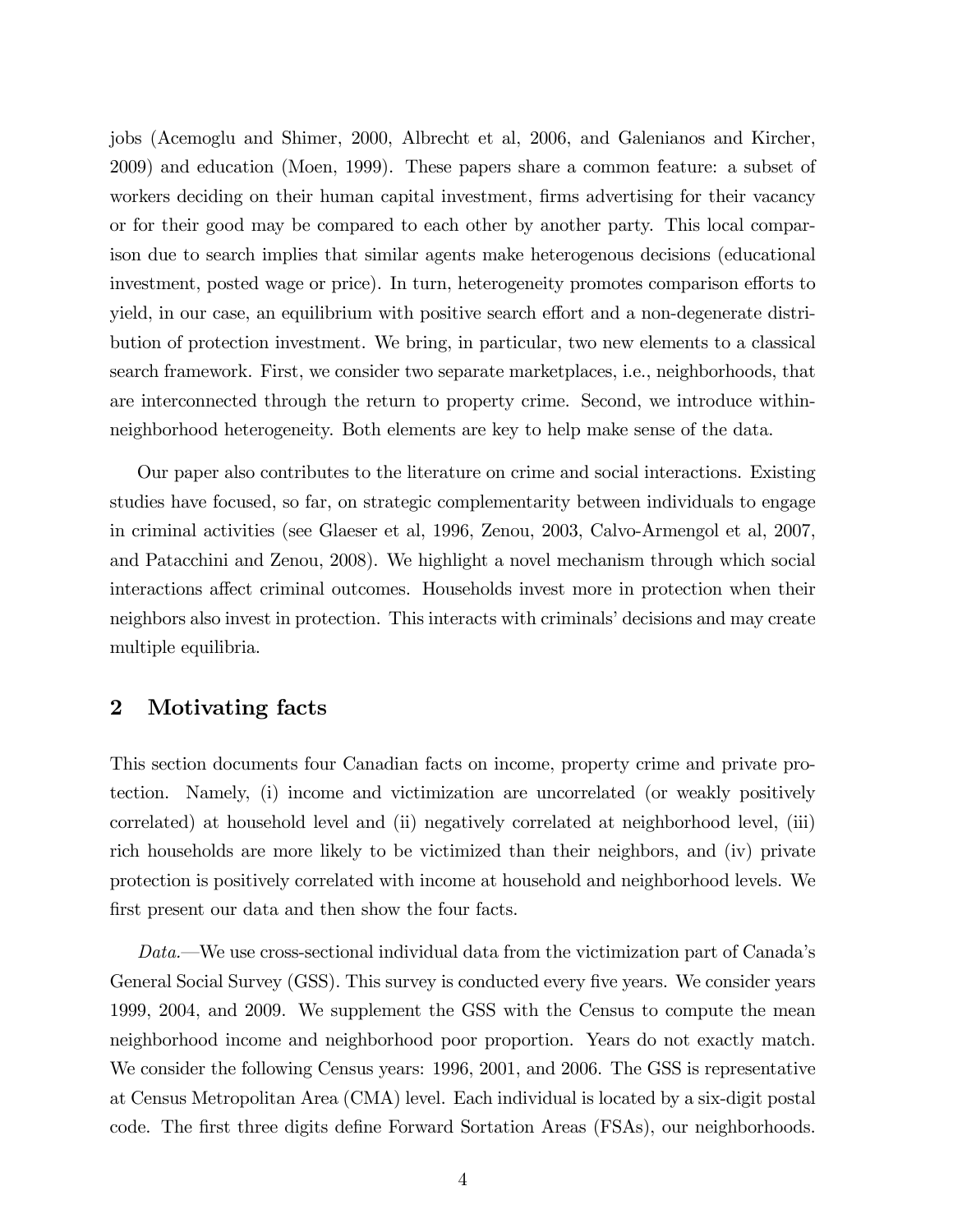FSA is not a common geographic unit in the Census and so we use a table mapping Dissemination Areas in the Census with FSAs. FSAs are exceptionally shared by several CMAs. When this happens, the FSA is divided into several sub-neighborhoods belonging to different CMAs. Household income is declared in 10 classes. We attribute the class mean to each income class.

We use two variables of protection. Respondents declare whether they have ever installed an alarm and if they have ever installed locks or bars. The variable  $PR$  is equal to 0 when neither bars / locks nor an alarm have ever been installed. It is equal to 1 when only bars / locks have been installed, to 2 when only an alarm, and to 3 when both have been installed. The quantitative values taken by this variable are arbitrary. Thus the other variable  $PA = 1$  when there is an alarm and  $PA = 0$  otherwise. For robustness purposes, we also consider the dummy variable  $PA2$ , which takes the value one when the household has installed an alarm or bars  $/$  locks, and  $PA3$ , which takes the value one when the household has installed an alarm, or bars / locks or the respondent holds a gun.

The main variable of victimization BE is equal to one when the household experienced a successful or attempted break-in over the past 12 months before the interview date. Here again, we have alternative measures. The dummy  $BE2 = 1$  when a breakin occurred, or something was destroyed in the property like a window. The dummy  $BE3 = 1$  when  $BE2 = 1$  or something was stolen in the property but outside the house. Mean neighborhood protection  $PA$  and mean victimization  $BE$  are computed by aggregation of household observations. We use sample weights for the GSS and arithmetic means for the Census.

Facts.—Table 1 shows the mean victimization rate and the mean protection investment by household income. Victimization is slightly higher and protection much larger for households above the median income  $(Y > Y_{50})$  than for those below the median income  $(Y < Y_{50})$ . This statement remains true for all measures of property crime and private protection. Table 1 also displays mean figures for the different quartiles of the household income distribution. They confirm that there is no relationship (or a very weak one) between household income and victimization, whereas private protection investment strongly increases with household income.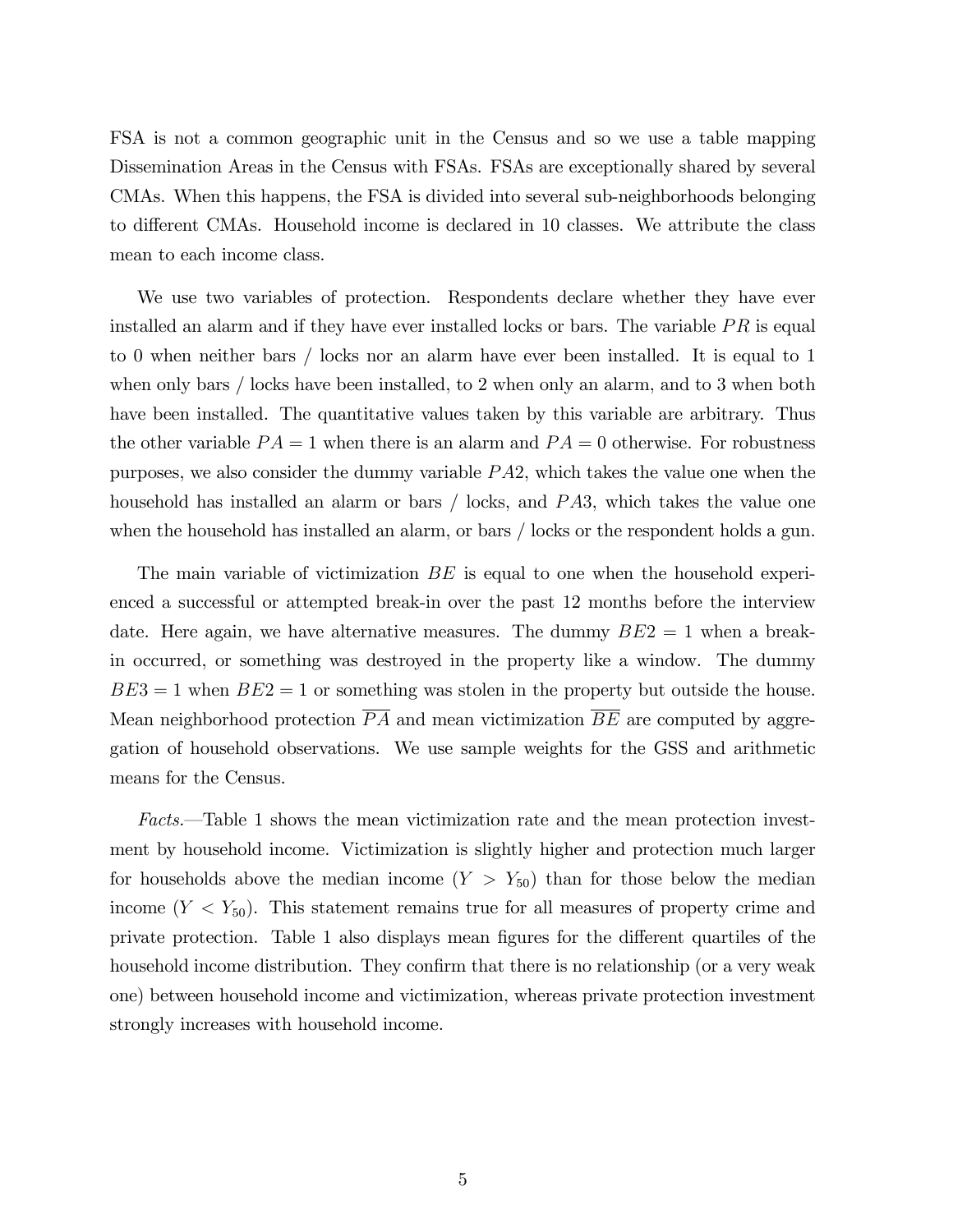|                       | BE    | BE <sub>2</sub> | BE3   | <b>PA</b> | PA <sub>2</sub> | PA <sub>3</sub> | <b>PR</b> |
|-----------------------|-------|-----------------|-------|-----------|-----------------|-----------------|-----------|
| overall               | 0.032 | 0.063           | 0.098 | 0.350     | 0.506           | 0.633           | 1.037     |
| std. dev.             | 0.001 | 0.001           | 0.001 | 0.002     | 0.002           | 0.003           | 0.006     |
| $Y < Y_{50}$          | 0.031 | 0.060           | 0.094 | 0.280     | 0.446           | 0.570           | 0.866     |
| std. dev.             | 0.001 | 0.002           | 0.002 | 0.003     | 0.003           | 0.004           | 0.008     |
| $Y > Y_{50}$          | 0.033 | 0.067           | 0.101 | 0.410     | 0.557           | 0.684           | 1.182     |
| std. dev.             | 0.001 | 0.002           | 0.002 | 0.003     | 0.003           | 0.003           | 0.008     |
| $Y < Y_{25}$          | 0.031 | 0.058           | 0.090 | 0.229     | 0.399           | 0.514           | 0.742     |
| std. dev.             | 0.002 | 0.002           | 0.003 | 0.004     | 0.005           | 0.005           | 0.010     |
| $Y_{25} < Y < Y_{50}$ | 0.032 | 0.061           | 0.098 | 0.331     | 0.495           | 0.628           | 0.992     |
| std. dev.             | 0.002 | 0.002           | 0.003 | 0.005     | 0.005           | 0.005           | 0.012     |
| $Y_{50} < Y < Y_{75}$ | 0.032 | 0.067           | 0.103 | 0.431     | 0.576           | 0.721           | 1.227     |
| std. dev.             | 0.002 | 0.002           | 0.003 | 0.004     | 0.004           | 0.004           | 0.011     |
| $Y_{75} < Y$          | 0.034 | 0.066           | 0.099 | 0.386     | 0.534           | 0.643           | 1.130     |
| std. dev.             | 0.002 | 0.002           | 0.003 | 0.005     | 0.005           | 0.005           | 0.011     |

Table 1: The distribution of victimization and protection by household income

Table 2 features similar statistics for the different quartiles of the neighborhood income distribution. In all cases, property crime decreases with neighborhood income and private protection increases with it. Households leaving in neighborhoods below the median neighborhood income  $(\bar{Y} < \bar{Y}_{50})$  are between 23% (BE2) and 40% (BE) more exposed to property crime than households leaving in neighborhoods above the neighborhood median income  $(\bar{Y} > \bar{Y}_{50}).$ 

Notes: The variable Y denotes neighborhood income and  $Y_{25}$ ,  $Y_{50}$  and  $Y_{75}$  are, resp., its 25th, 50th and 75th percentiles. Reading: 3.1% of Canadian households in the 1st quartile of the income distribution experienced a break-in or an attempt of break-in in the past 12 months. Source: Canadaís GSS.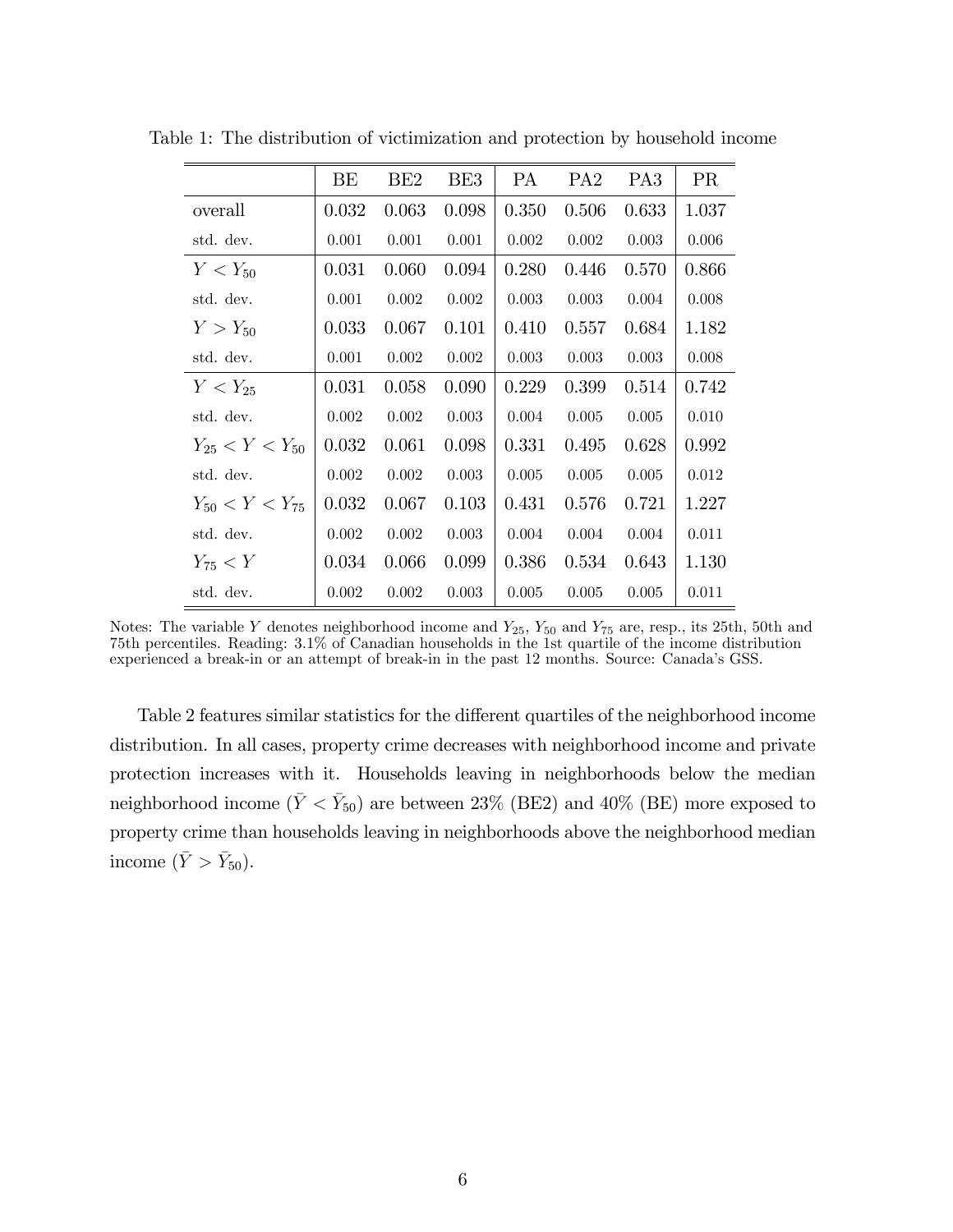|                                         | BE    | BE <sub>2</sub> | BE3   | <b>PA</b> | PA <sub>2</sub> | PA <sub>3</sub> | <b>PR</b> |
|-----------------------------------------|-------|-----------------|-------|-----------|-----------------|-----------------|-----------|
| overall                                 | 0.032 | 0.063           | 0.098 | 0.350     | 0.506           | 0.633           | 1.037     |
| std. dev.                               | 0.001 | 0.001           | 0.001 | 0.002     | 0.002           | 0.003           | 0.006     |
| $\bar{Y} < \bar{Y}_{50}$                | 0.038 | 0.070           | 0.109 | 0.320     | 0.479           | 0.606           | 0.963     |
| std. dev.                               | 0.001 | 0.002           | 0.002 | 0.003     | 0.003           | 0.004           | 0.008     |
| $\bar{Y} > \bar{Y}_{50}$                | 0.027 | 0.057           | 0.088 | 0.378     | 0.530           | 0.657           | 1.104     |
| std. dev.                               | 0.001 | 0.002           | 0.002 | 0.003     | 0.003           | 0.003           | 0.008     |
| $\bar{Y} < \bar{Y}_{25}$                | 0.040 | 0.070           | 0.110 | 0.302     | 0.461           | 0.596           | 0.922     |
| std. dev.                               | 0.002 | 0.002           | 0.003 | 0.004     | 0.005           | 0.005           | 0.011     |
| $\bar Y_{25} < \bar Y < \bar Y_{50}$    | 0.037 | 0.070           | 0.108 | 0.336     | 0.496           | 0.614           | 1.002     |
| std. dev.                               | 0.002 | 0.003           | 0.003 | 0.004     | 0.005           | 0.005           | 0.011     |
| $\bar{Y}_{50} < \bar{Y} < \bar{Y}_{75}$ | 0.027 | 0.060           | 0.093 | 0.363     | 0.519           | 0.646           | 1.070     |
| std. dev.                               | 0.002 | 0.002           | 0.003 | 0.005     | 0.005           | 0.005           | 0.011     |
| $\bar Y_{75} < \bar Y$                  | 0.026 | 0.055           | 0.083 | 0.392     | 0.541           | 0.667           | 1.136     |
| std. dev.                               | 0.001 | 0.002           | 0.003 | 0.005     | 0.005           | 0.005           | 0.011     |

Table 2: The distribution of victimization and protection by neighborhood income

Notes: Neighborhoods are FSAs in Canada's GSS. The variable  $\bar{Y}$  denotes neighborhood income and  $\bar{Y}_{25}, \bar{Y}_{50}$  and  $\bar{Y}_{75}$  are, resp., its 25th, 50th and 75th percentiles. Reading: 4.0% of Canadian households leaving in neighborhoods of the 1st quartile of the neighborhood income distribution experienced a break-in or an attempt of break-in in the past 12 months (BE). Source: Canada's census for BE and PA and Canada's GSS for income.

Tables 1 and 2 show that income provides incentive to protection investment, either at household or neighborhood levels. However, they also show richer neighborhoods are (much) less victimized, whereas household income and victimization are (slightly) positively correlated. These facts seem contradictory, but imperfect sorting on income implies they are not. Table 3 displays the mean victimization rate and the mean protection investment by household and neighborhood income. In all neighborhoods, the rich invest more in protection than the poor and are more victimized than them. This explains why victimization is weakly increasing in household income despite the rich are over-represented in rich and less victimized neighborhoods.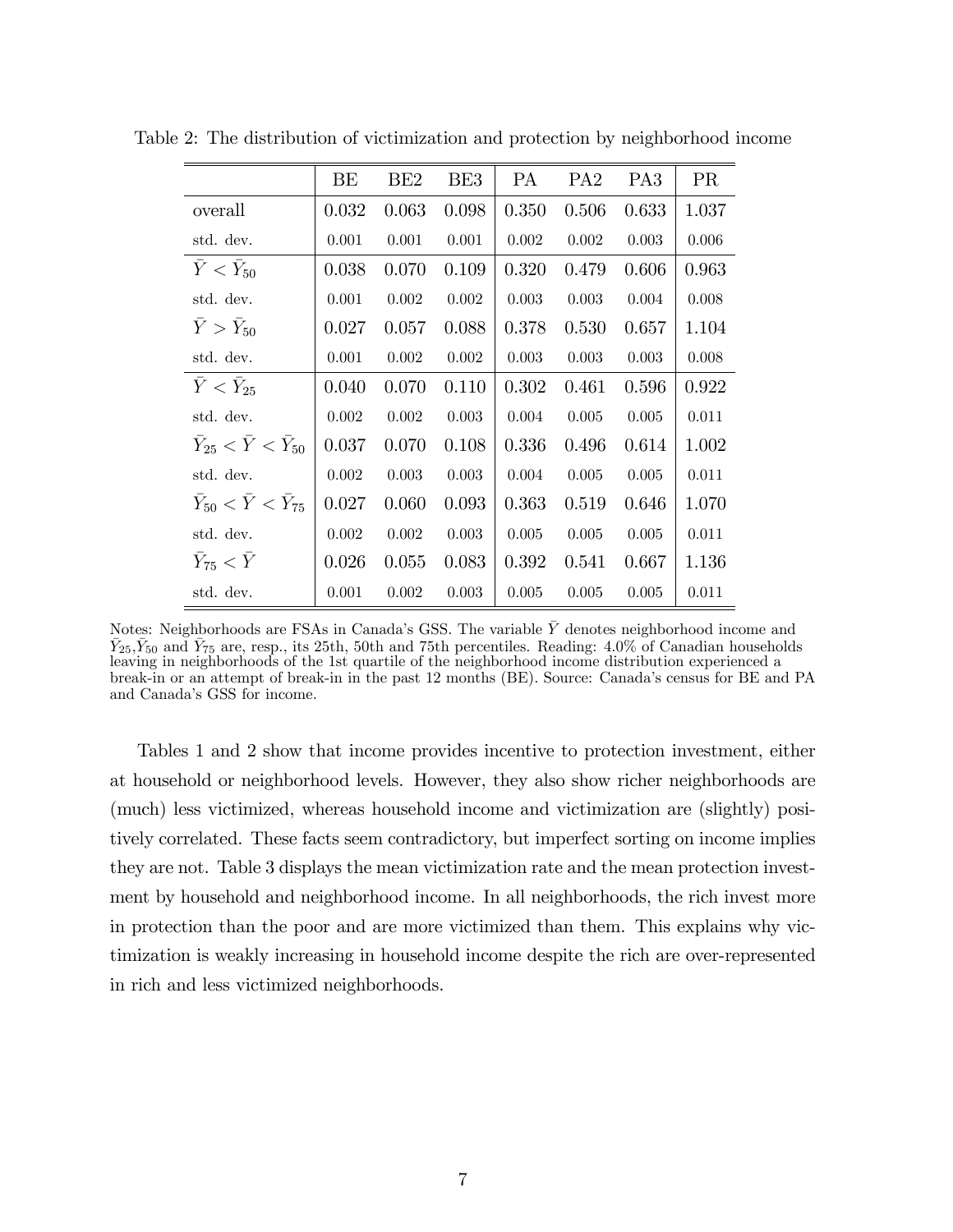|                          |       | $Y < Y_{50}$   $Y > Y_{50}$ | $Y < Y_{50}$ $Y > Y_{50}$ |       |  |  |
|--------------------------|-------|-----------------------------|---------------------------|-------|--|--|
|                          |       | BE                          | <b>PA</b>                 |       |  |  |
| $Y < Y_{50}$             | 0.036 | 0.042                       | 0.270                     | 0.380 |  |  |
| std. dev.                | 0.002 | 0.002                       | 0.004                     | 0.005 |  |  |
| $\bar{Y} > \bar{Y}_{50}$ | 0.026 | 0.027                       | 0.292                     | 0.430 |  |  |
| std. dev.                | 0.002 | 0.001                       | 0.005                     | 0.004 |  |  |

Table 3: The cross distribution of victimization and protection by neighborhood and household income

Notes: Neighborhoods are FSAs in Canadaís GSS. The variable Y and Y denote household and neighborhood income and  $Y_{25}$ ,  $Y_{50}$ ,  $Y_{75}$ ,  $\bar{Y}_{25}$ ,  $\bar{Y}_{50}$ ,  $\bar{Y}_{75}$  their respective 25th, 50th and 75th percentiles. Reading: 2.6 % of Canadian households below the median income and leaving in neighborhoods below the median neighborhood income experienced a break-in or an attempt of break-in in the past 12 months (BE). Source: Canada's census for BE and PA and Canada's GSS for income.

To summarize, property crime slightly increases with household income and strongly decreases with neighborhood income. Therefore rich households are more victimized than poor ones in both poor and rich neighborhoods. Meanwhile protection investments increase with household and neighborhood incomes. Hereafter we provide a possible scenario generating this collection of facts as equilibrium outcomes. Section 3 sketches a theoretical model where criminals choose a neighborhood and how much they compare possible victims, whereas households invest in private protection.

## 3 Property crime and protection: theory

We first present the model assumptions, then turn to a simplified case where households are homogenous within neighborhoods and criminals are immobile. The consideration of criminals' mobility between neighborhoods follows. Lastly, we analyze the more complex and empirically relevant equilibrium where households are heterogenous within neighborhoods. This section ends up with a calibration that replicates the main facts reported in Section 2.

#### 3.1 The model

Model assumptions.—The model is static. There are two neighborhoods indexed by  $j \in \{A, B\}$ . Each neighborhood is composed of  $K_j$  residents. To begin with, residents differ across neighborhoods, but they are homogenous within each neighborhood. This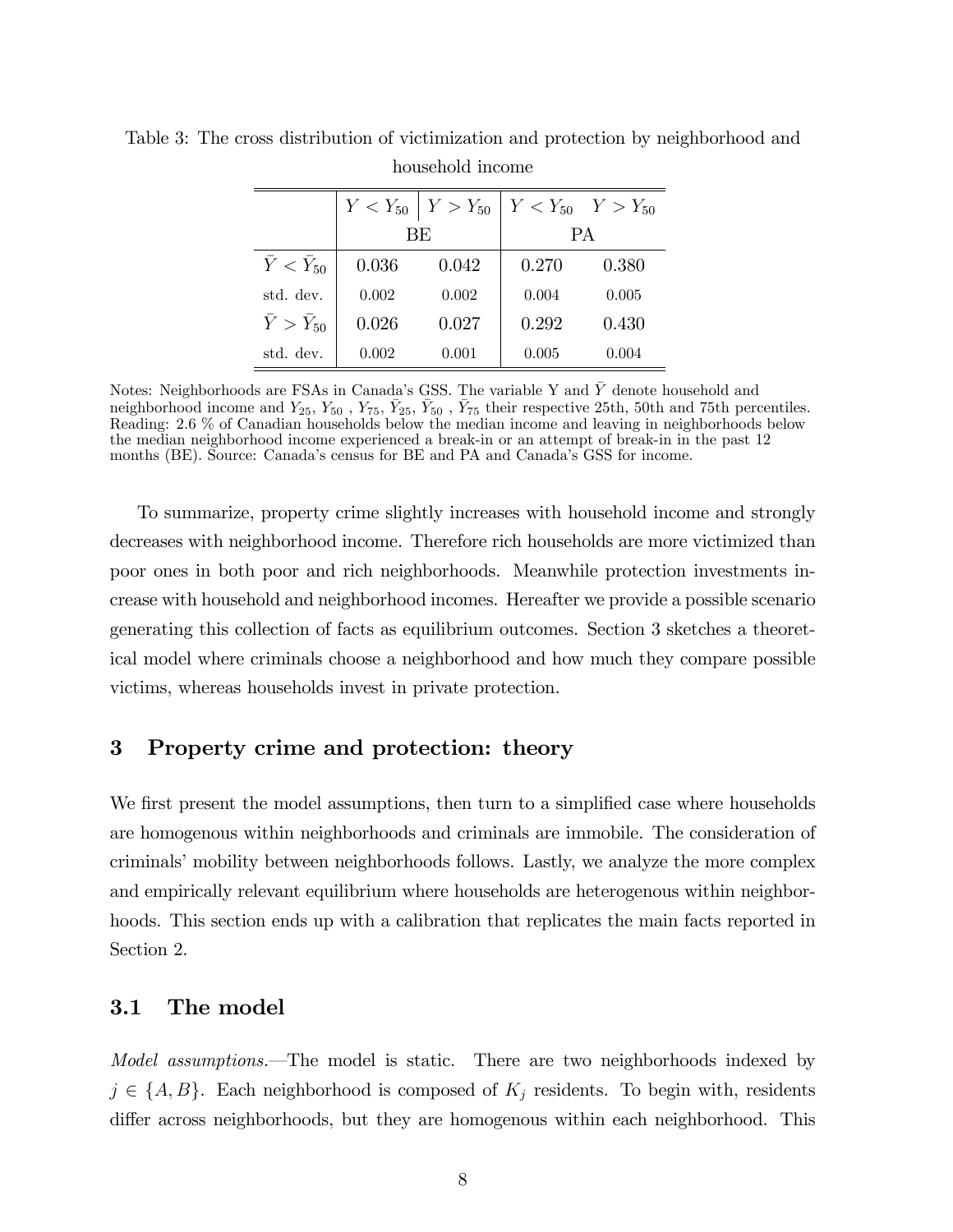assumption is relaxed in section 3.4 where we introduce within-neighborhood heterogeneity. All residents in neighborhood j have the same wealth endowment  $V_j > 0$ . We assume  $V_A > V_B$  and refer to neighborhood A as the rich one, and to neighborhood B as the poor one.

There are also C criminals. They have limited mobility across neighborhoods. Each criminal must choose a neighborhood and then commits one crime in the neighborhood. The number of criminals in neighborhood  $j$  is  $C_j$ . Thus the crime rate in neighborhood j is  $c_j = C_j/K_j$ . By definition, we have  $C_A + C_B = C<sup>3</sup>$ .

Residents independently choose the level of self-protection  $\theta \geq 0$ . This comes at the cost  $\gamma \theta V$ ,  $\gamma > 0$ . Protection reduces the loss incurred during a theft. This loss is  $(\alpha - \theta)V$ , with  $\alpha \in (0,1)$  and is proportional to wealth. However, this proportion is decreased by  $\theta$ . The loss  $(\alpha - \theta)V$  is also the criminal's gain.<sup>4</sup>

We denote by  $H_j$  the equilibrium distribution of protection efforts in neighborhood j. We also denote by  $\Theta \subset \mathbb{R}_+$  the support of this distribution. The crime rate has the following upper bound  $C/\min\{K_1, K_2\} < \gamma/2$ , which ensures that the highest protection level  $\bar{\theta}$  is lower than  $\alpha$ .

Wealth and protection are imperfectly observable. Criminals who plan a robbery in neighborhood j are presented with one theft opportunity at random. They then observe the protection level  $\theta$ . They may also benefit from a second opportunity. This comes at the cost s. Thus the margin of decision is whether to pay the cost and compare two households or not.

We denote by  $C_{j1}$  the expected number of criminals in neighborhood j who have a single theft option (single-option criminals), and by  $C_{j2}$  the expected number of criminals who have two options (*double-option criminals*). Similarly,  $c_{j1}$  and  $c_{j2}$  denote the corresponding criminal-to-household ratios.

*Model agenda.*—The timing is as follows.

Stage 1. Households choose their protection level  $\theta$ .

<sup>3</sup>Our problem is to explain the allocation of criminals within cities and not between cities. Therefore the supply of criminals is exogenously fixed at city level. The number of criminals can easily be made endogenous thanks to a free-entry condition.

<sup>&</sup>lt;sup>4</sup>We may distinguish the household's loss from the criminal's gain. Households may be insured, and consequently suffer smaller losses. But they may also endure psychological cost associated with crime. The model can easily be extended to cases where losses differ from gains by a factor of proportion.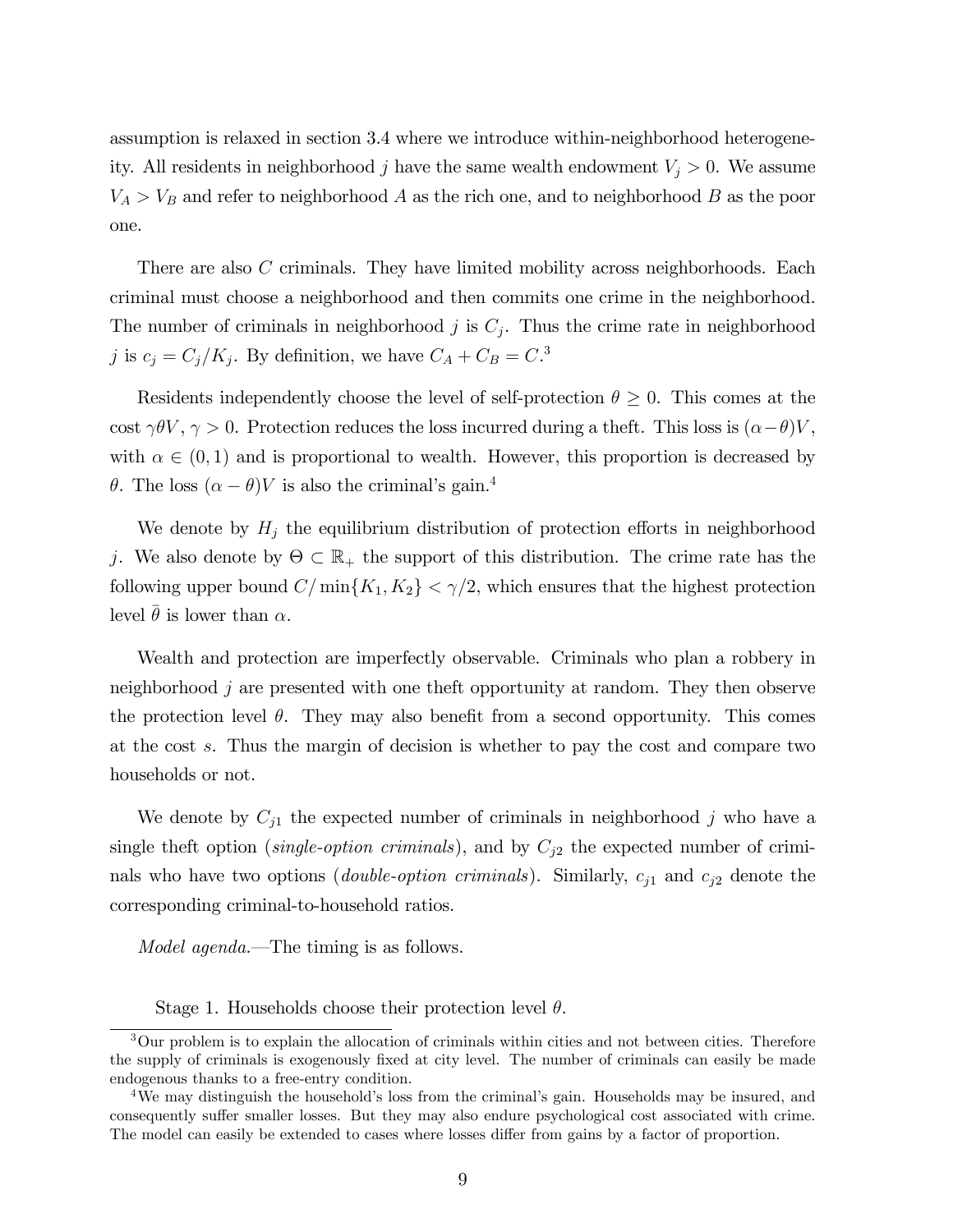Stage 2. Criminals choose a neighborhood  $j \in \{A, B\}$  and whether to pay the search cost or not.

Stage 3. Criminals with two theft opportunities select the most interesting one. If indifferent, criminals select one of the two options with probability one half.

We solve the model in two steps. In the first step, we characterize the equilibrium at given criminals' location choice (equilibrium with immobile criminals). In the second step, we study the allocation of criminals across the two neighborhoods (equilibrium with mobile criminals). To simplify notations, we neglect the neighborhood index  $j$  until we discuss criminals' location choices.

Agents' payoffs.—Let  $\Omega$  denote the expected payoff for a given criminal. When criminals play mixed strategies, we have:

$$
\Omega = \alpha V - (1 - q)\mathbb{E}(\theta)V - q\mathbb{E}(\min\{\theta, \theta'\})V - sq,
$$
\n(1)

where  $q \in [0, 1]$  is the probability of making the search effort. A theft opportunity is a random draw in the distribution of households' protection investments. When criminals have a single theft opportunity, their expected payoff thus depends on the unconditional mean  $\mathbb{E}(\theta)$  of protection investments. When they have two opportunities, they choose the least protected household. Their expected payoff now depends on the mean of the minimum protection level.

The return to search is the difference in expected loss due to protection:

$$
\Gamma = \left[ \mathbb{E}(\theta) - \mathbb{E}(\min\{\theta, \theta'\}) \right] V. \tag{2}
$$

The return to search is proportional to wealth. Having two theft options is advantageous when protection levels are heterogenous. When the distribution of protection investments collapses to a single mass point, then  $\Gamma = 0$  and criminals have no reason to search.

We now define the expected payoff W of a household with protection  $\theta$ . Let  $\eta_1$  and  $\eta_2$ denote the expected number of visits by single-option and double-option criminals. We have

$$
W = V - (\eta_1 + \eta_2)(\alpha - \theta)V - \gamma\theta V.
$$
\n(3)

Wealth is reduced by theft and by the protection cost.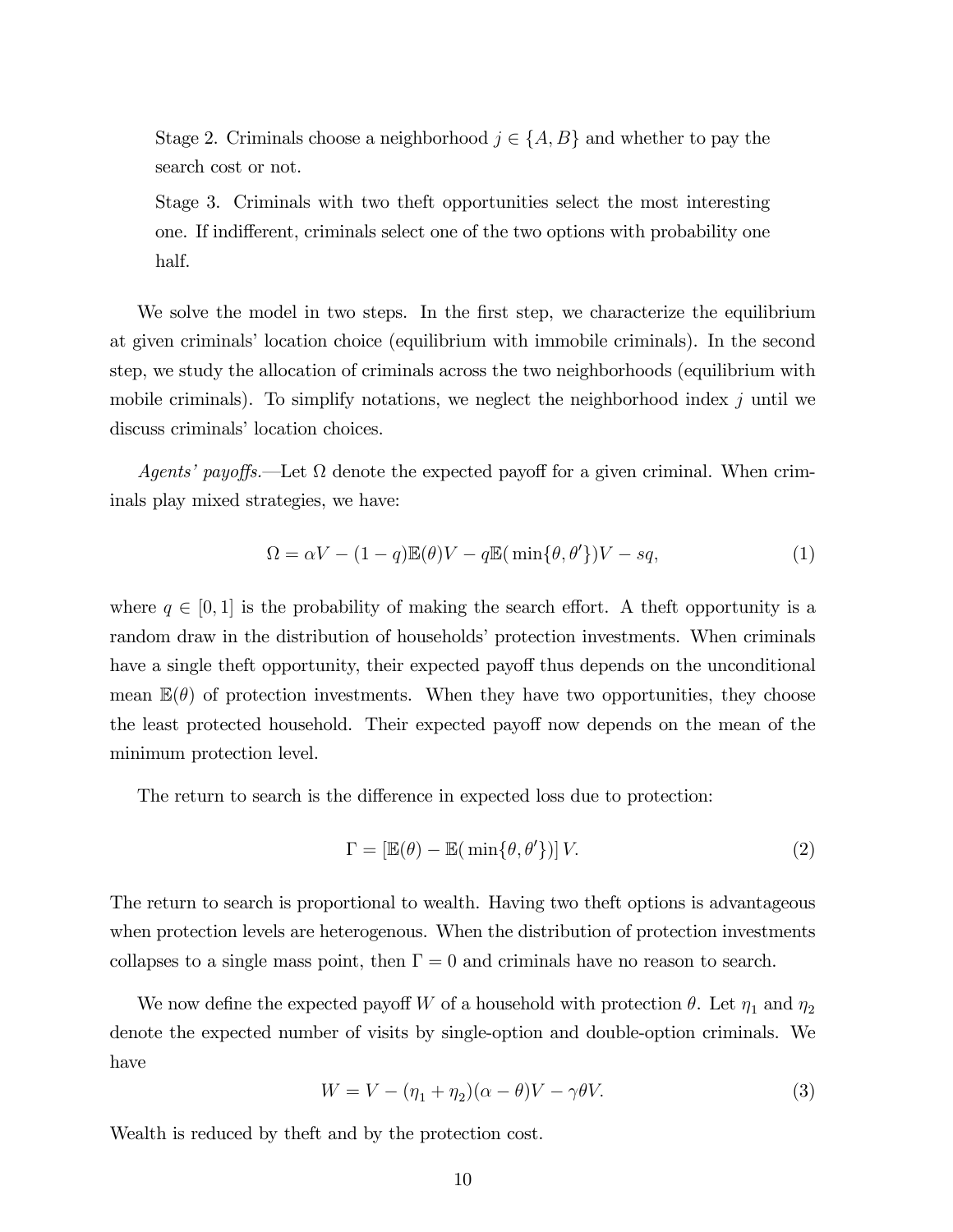Appendix A shows that

$$
\eta_1 = c_1 = c(1 - q),\tag{4}
$$

$$
\eta_2(\theta) = 2c_2 \left[ 1 - H(\theta) \right] = 2cq \left[ 1 - H(\theta) \right]. \tag{5}
$$

Single-option criminals randomly sample within the household set. Thus  $\eta_1$  is equal to the ratio of such criminals to households. As for the expected number of visits by double-option criminals, when a given household is compared to another potential victim, the household with the lowest protection level is robbed whereas the other stays safe. By assumption all households sample their protection investment in the distribution  $H$ . Thus the proportion of households with a protection level above  $\theta$  is simply  $1 - H(\theta)$ .

## 3.2 Equilibrium with immobile criminals

We focus on protection investment and search effort at a given number of criminals,  $C$ , and corresponding crime rate,  $c = C/K$ . In equilibrium, protection efforts maximize households' well-being, whereas the search effort maximizes criminals' payoffs.

We start with protection efforts at given search effort. When criminals do not pay the search cost, households are never compared to their neighbors and do not invest in protection. Thus  $\theta = 0$  for all households. When the probability of making the search effort differs from 0, the distribution of protection investment cannot be degenerate. This result is similar to Burdett and Judd (1983). In their model devoted to the goods market, prices are imperfectly observed. Some of the buyers sample two Örms and there is an equilibrium distribution of prices as a result. Here similar households invest differently because protection is a positional good. If the distribution were not continuous, investing marginally more would achieve a mass gain through a discrete decline in the probability of victimization.

Equalizing payoffs  $W(\theta,.)$  over the equilibrium support of the distribution, we obtain

$$
H(\theta) = \frac{\theta}{\alpha - \theta} / \frac{\bar{\theta}}{\alpha - \bar{\theta}},
$$
\n(6)

for all  $\theta \in \Theta = [0, \bar{\theta}]$ , where  $\bar{\theta} = \alpha x(q) = \alpha \frac{2cq}{\gamma - c(1)}$  $\frac{2cq}{\gamma - c(1-q)}$  is the max protection investment.

For later use, we define the variable  $x$  as the protection attractiveness index. Its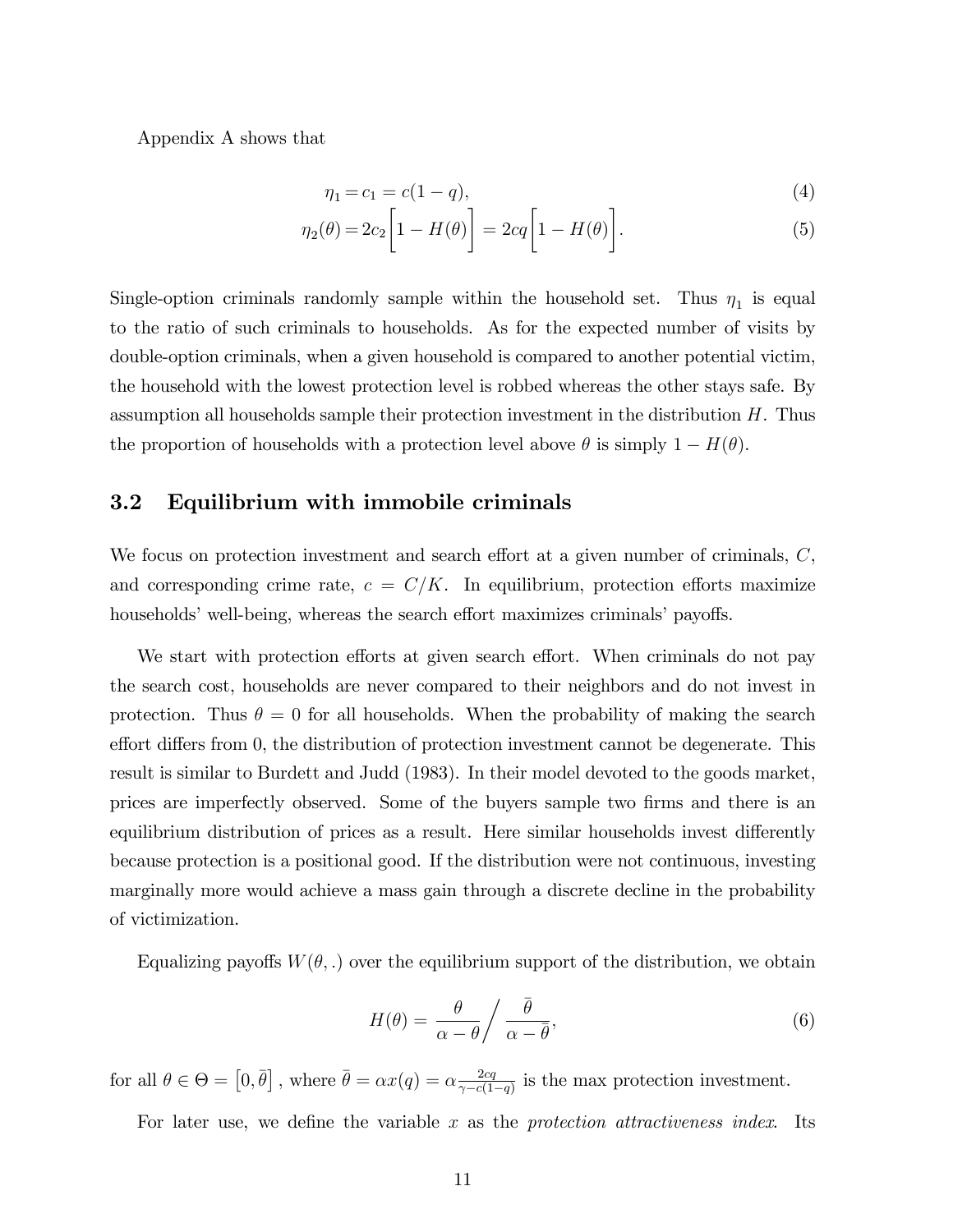numerator is the max victimization probability reduction, 2cq, whereas its denominator is the marginal cost of protection,  $\gamma$ , net of marginal loss reduction,  $c(1-q)$ .

Zero protection belongs to the support of the equilibrium distribution. On the contrary, let us suppose that the lower bound is strictly positive. Investing less in protection would cost less and would not increase the probability of being visited. This contradicts the fact that the lower bound is strictly positive.

The equilibrium distribution of protection investment depends on the crime rate,  $c$ , and on the search probability, q. Both increase the expected number of visits by doubleoption criminals. Thus households anticipate being compared with their neighbors more frequently and invest more as a result. The first implication is that the maximum effort,  $\theta$ , increases, so that the support of the distribution expands. The second implication is that the distribution becomes more concentrated around the highest values of investment.

To compute the return to search, we need to define the distribution of  $\min\{\theta, \theta'\}$ . Its density is equal to  $2H'(\theta)[1 - H(\theta)]$ . Thus,

$$
\Gamma = V \int_0^{\overline{\theta}} \{ H'(\theta)\theta - 2H'(\theta)[1 - H(\theta)]\theta \} d\theta.
$$
 (7)

The computation gives

$$
\Gamma \equiv \Gamma(x(q)) = \alpha V \frac{x(q) - 1}{x(q)^2} [(2 - x(q)) \ln(1 - x(q)) + 2x(q)].
$$
\n(8)

The equilibrium resolution reduces to finding  $q^* \in \arg \max_{q \in [0,1]} \{q \Gamma(x(q^*)) - sq\}.$ 

Figure 1 depicts the equilibrium. The protection attractiveness index, x, lies in the vertical axis. The return to search,  $\Gamma$ , and the search cost, s, lie on the left horizontal axis, whereas the search probability,  $q$ , lies on the right horizontal axis. The return to search only depends on the protection attractiveness degree. It is equal to 0 when criminals do not search, then increases until it reaches its maximum in  $x_{\text{max}} \approx 0.7$ , and finally decreases to 0 when x is equal to one. The return to search increases with protection investment dispersion, whereas such dispersion is non-monotonic in criminals' search effort. When criminals search more, the max of the distribution increases, but the distribution becomes more concentrated at its top. The former effect dominates at low levels of search efforts and is dominated at larger ones. The effects cancel each other when x reaches  $x_{\text{max}}$ . Thus,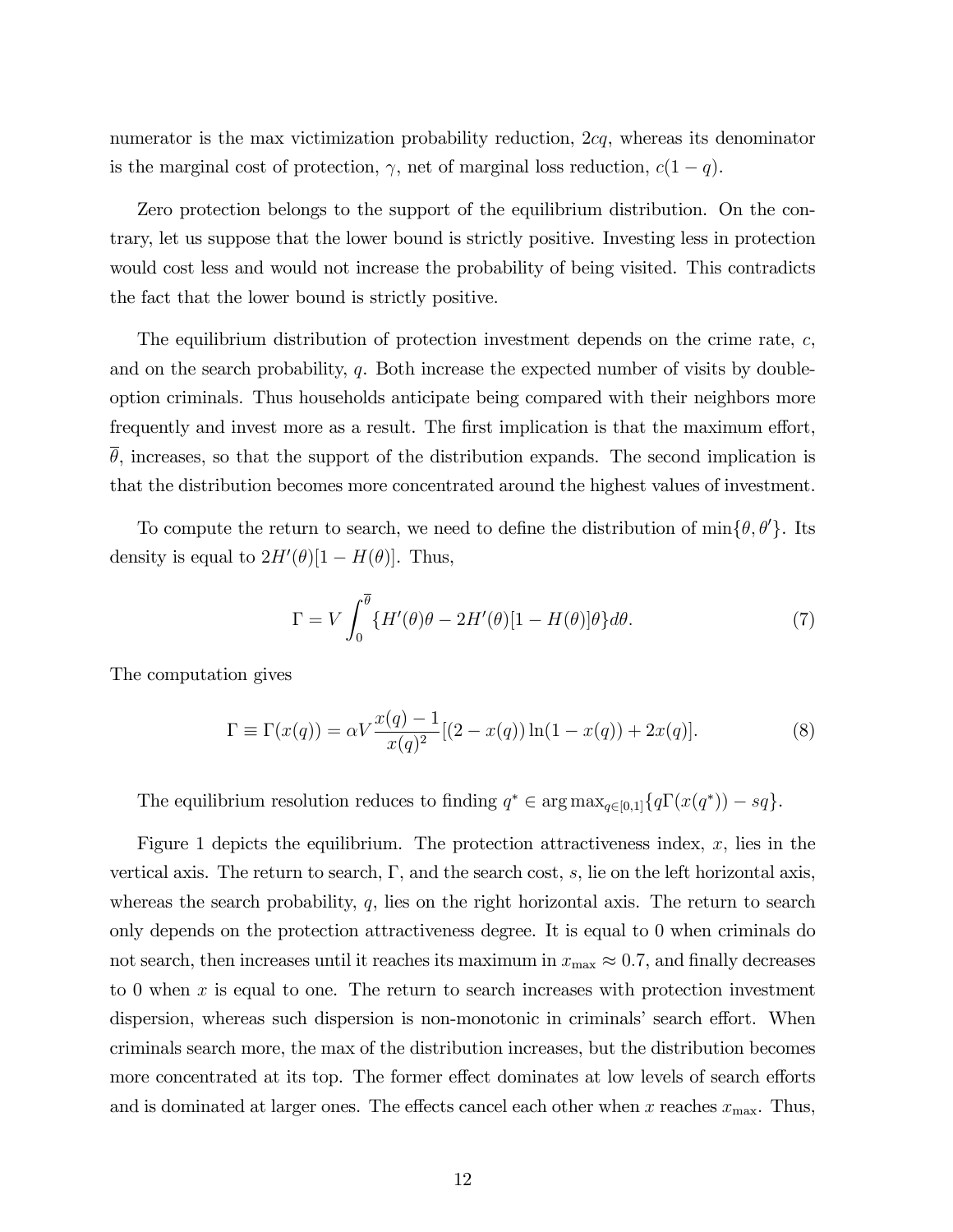

Figure 1: Properties of equilibrium with immobile criminals. The return to search,  $\Gamma$ , is non-monotonic in the protection attractiveness index,  $x$ , whereas  $x$  strictly increases with the search effort,  $q$ .

there are increasing social returns to searching when  $x(q) < x_{\text{max}}$  and decreasing social returns to searching when  $x(q) > x_{\text{max}}$ .

Social increasing returns to searching imply there may be multiple equilibria. As the return to search is 0 when criminals do not search, there is the pure-strategy equilibrium  $q^* = 0$ . There is also a mixed-strategy equilibrium with  $q^* \in (0,1)$  when the return to search is equal to the expected search cost, i.e.,  $\Gamma(x(q^*)) = s$ . Finally, the pure-strategy equilibrium  $q^* = 1$  obtains when  $\Gamma(x(1)) \geq s$ . In Figure 1, parameters  $\gamma$ , c, s and V have been chosen so that  $\Gamma(x(1)) > s$ . Thus there are three equilibria: the two pure-strategy equilibria 0 and 1, and a mixed-strategy equilibrium  $q \in (0, 1)$ . The two pure-strategy equilibria are stable, whereas the mixed-strategy equilibrium is not robust to individual deviations.

Figure 1 shows the effects of c and V. Both wealth and the crime rate favor the occurrence of search equilibria, i.e., with  $q^* > 0$ . Both c and V increase the return to search, but through different channels. The crime rate,  $c$ , increases the expected number of times households are compared to their neighbors. The support of the equilibrium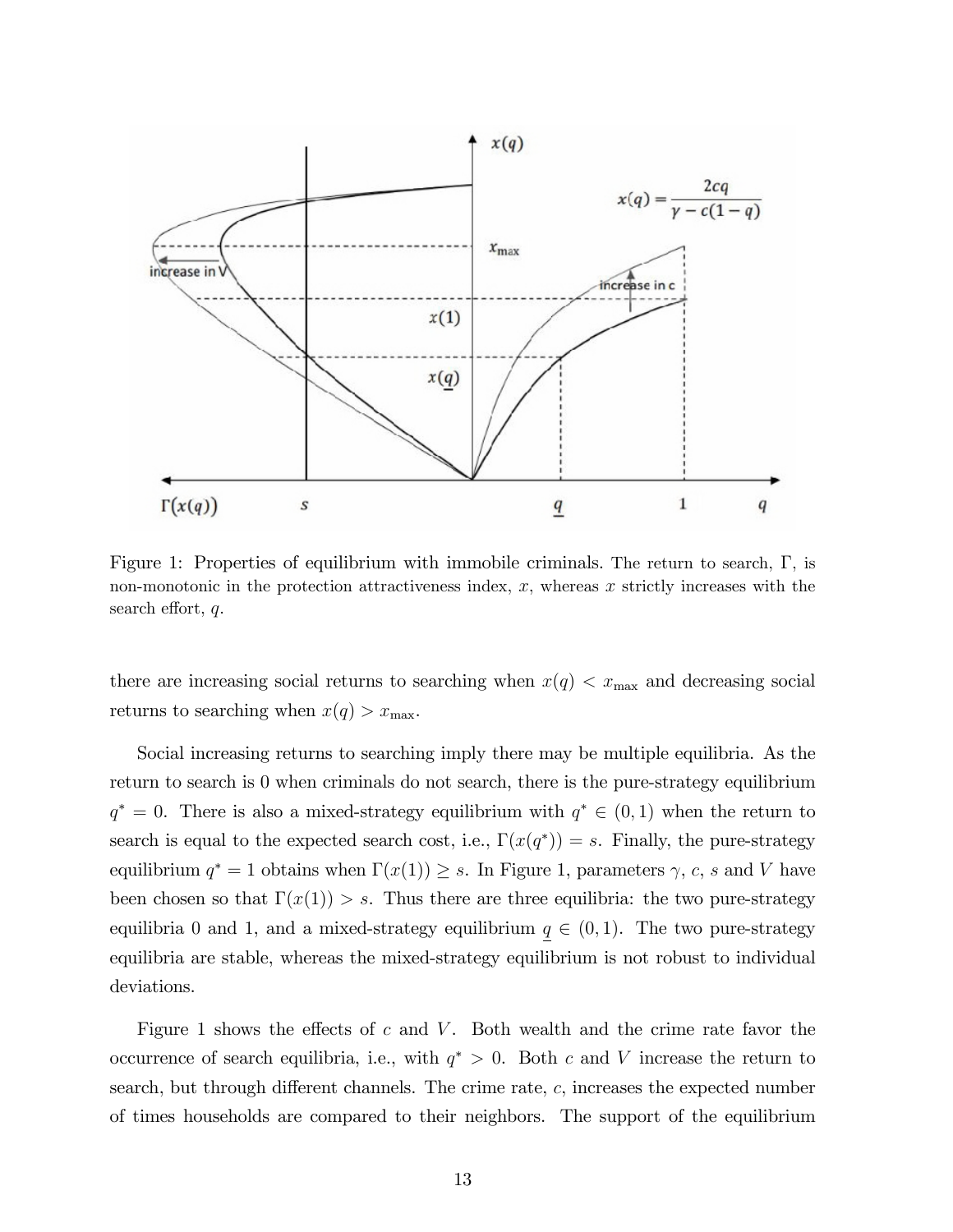distribution of investment widens and there is more weight at its top. In so far as  $x(1)$ remains lower than  $x_{\text{max}}$ , the former effect dominates the latter and the return to search increases. As for wealth, the gain that criminals expect from saving on protection damage is proportional to the property value  $V$ . Thus the return to search increases as well.

Let  $x(q) \equiv x(q, c)$  to highlight the dependence with respect to c. In the remaining, we only focus on stable equilibria.

# 3.3 Equilibrium with mobile criminals

Criminals choose a neighborhood based on their expectations about the crime rate, the search effort made by the other criminals, and the distribution of households' protection investments.

In neighborhood j, the search effort for a given number of criminals is  $q^*(c_j)$ . Thus, the return to crime is

$$
\Omega_j = \alpha V_j - \mathbb{E}(\theta \mid q^*(c_j), c_j) V_j + q^*(c_j) (\Gamma(x(q^*(c_j), c_j), V_j) - s).
$$
\n(9)

Criminals enter neighborhoods with the highest payoffs. Therefore  $c_j^* > 0$  if and only if  $\Omega_j(q_j^*, H(.,q_j^*,c_j^*)) \geq \Omega_{-j}(q_{-j}^*, H(.,q_{-j}^*,c_{-j}^*))$ . The model is closed by imposing the resource constraint  $c_A^* K_A + c_B^* K_B = C$ .

There always exists an equilibrium where all criminals enter the rich neighborhood, residents do not protect themselves, and criminals do not search. Though intuitive, this equilibrium is not consistent with the facts reported by Section 2 whereby victimization decreases and private protection increases with neighborhood income.

There may exist equilibria where criminals enter in both neighborhoods and search in at least one of them. The reason why all criminals enter two neighborhoods at a time is because location choices convey a congestion externality operating through protection investments. As explained in the previous section, the distribution of protection investments widens with the crime rate, the return to crime is reduced and this discourages further entry. In such equilibria, the number of criminals in a given neighborhood is disentangled from the effort they make to compare the different households. This opens room for cases where criminals are fewer in the rich neighborhood but search more than in the poor neighborhood.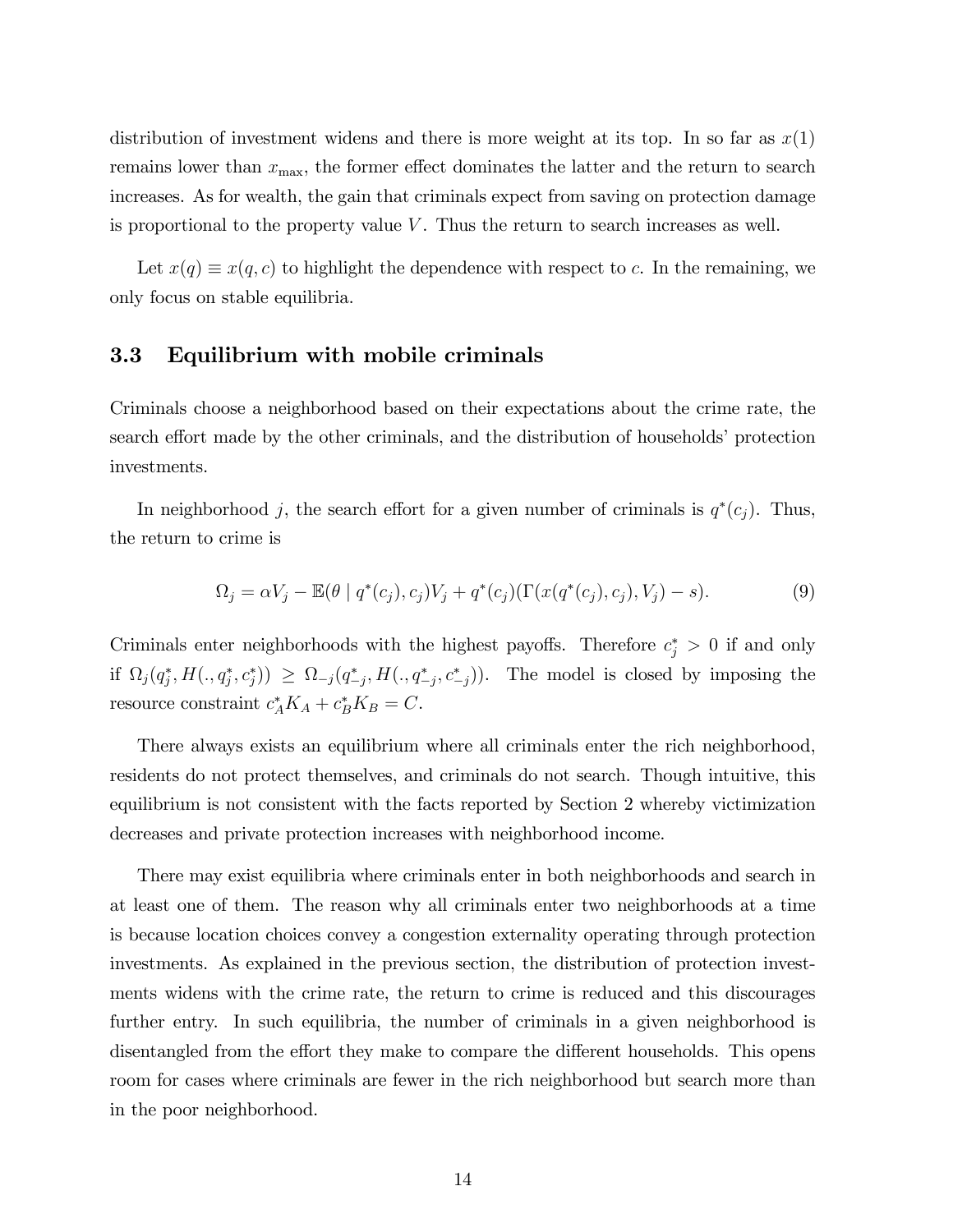

Figure 2: Interior equilibrium with mobile criminals. Population sizes are  $K_A = K_B = 1$ . There is an equilibrium with equal returns to crime, i.e.,  $\Omega_A = \Omega_B$ , positive numbers of criminals in both neighborhoods, i.e.,  $c_A^* \in (0, C)$ , more crime in the poor neighborhood, i.e.,  $c_A^* \langle C/2,$ max search in the rich neighborhood and no search in the poor one, i.e.,  $q_A^* = 1 - q_B^* = 1$ .

Figure 2 illustrates a configuration where the poor neighborhood,  $B$ , features a higher crime rate than the rich neighborhood, A. When few criminals operate in a neighborhood, they do not search and households do not invest in protection. This explains the horizontal part of the return to crime  $\Omega_j$  in each neighborhood, with  $\Omega_A > \Omega_B$ . When the number of criminals is sufficiently large, criminals search and households invest in protection. Then, crime has decreasing returns, as more criminals stimulate protection investments.

The model can predict an equilibrium allocation of protection investment and criminal activities such that protection is larger and victimization is lower in the rich neighborhood than in the poor one. This arises despite the rich neighborhood is more attractive to criminals all else equal.

# 3.4 Within-neighborhood heterogeneity

We introduce within-neighborhood heterogeneity to account for the whole set of facts displayed in Section 2. In each neighborhood j, there are a fraction  $\mu_i$  of poor households and the remaining fraction  $1 - \mu_j$  of rich households, with  $\mu_A < \mu_B$ . The poor have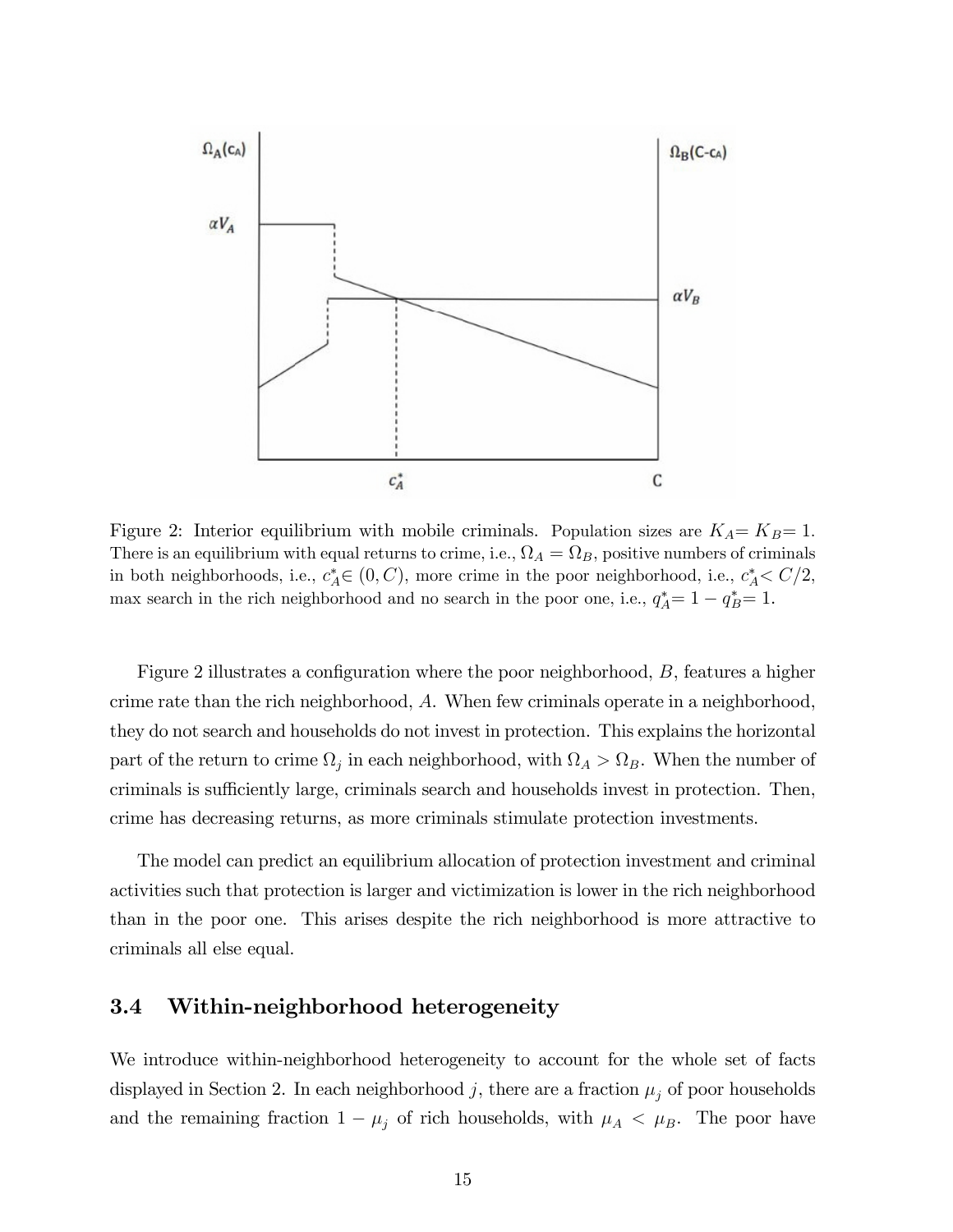wealth  $V^P = V$ , whereas the rich have  $V^R = (1 + \delta)V$ ,  $\delta > 0$ . Wealth heterogeneity affects households' investments and criminals' search. In the remaining, we neglect index  $j$  until we discuss criminals' location choices.

The criminals' expected payoff is still

$$
\Omega = \mathbb{E}(\alpha V - \theta V) + q\Gamma - sq,
$$
\n(10)

where the return to search is

$$
\Gamma = \mathbb{E}[\max\{\alpha V - \theta V, \alpha V' - \theta' V'\}] - \mathbb{E}(\alpha V - \theta V). \tag{11}
$$

The main difference with the homogenous case is that mean operators must account for wealth heterogeneity.

The expected numbers of visits by double-option criminals,  $\eta_2^R$  and  $\eta_2^P$ , depend on household type. A type-i household of protection  $\theta$  is preferred to a household of similar type with protection  $\theta'$  if and only if  $\theta < \theta'$ . This event occurs with probability  $Pr(\theta' >$  $\theta$  | i) = 1 –  $H^{i}(\theta)$ . When the households have different types, the type-i household is chosen if and only if  $(\alpha - \theta)V^i > (\alpha - \theta')V^{-i}$ . This event occurs with probability  $\Pr(\theta' > \theta V^{i}/V^{-i} - \alpha(V^{i} - V^{-i})/V^{-i} | -i) = 1 - H^{-i}[\theta V^{i}/V^{-i} - \alpha(V^{i} - V^{-i})/V^{-i}].$  It follows that

$$
\eta_2^R(\theta) = 2c_2 \bigg[ 1 - (1 - \mu)H^R(\theta) - \mu H^P(\theta(1 + \delta) - \alpha \delta) \bigg],\tag{12}
$$

$$
\eta_2^P(\theta) = 2c_2 \bigg[ 1 - (1 - \mu)H^R(\theta/(1 + \delta) + \alpha\delta/(1 + \delta)) - \mu H^P(\theta) \bigg].
$$
 (13)

As in the homogenous case, households play mixed strategies. The distribution of protection investment results from payoff equality over the support of the distribution. There are two possible equilibria, separating and pooling, which we now describe.

Separating equilibrium. This case occurs when  $x < \bar{x} \equiv \alpha \delta/(1 + \delta)$ . The rich are much richer than the poor and always preferred to them by criminals. For  $i = R, P$ ,

$$
H^{i}(\theta) = \frac{\theta}{\alpha - \theta} \frac{\alpha - \bar{\theta}^{i}}{\bar{\theta}^{i}},
$$
\n(14)

for all  $\theta \in [0, \bar{\theta}^i]$ , with  $\bar{\theta}^R = \alpha(1 - \mu)x/(1 - \mu x)$  and  $\bar{\theta}^P = \alpha \mu x$ . These distributions are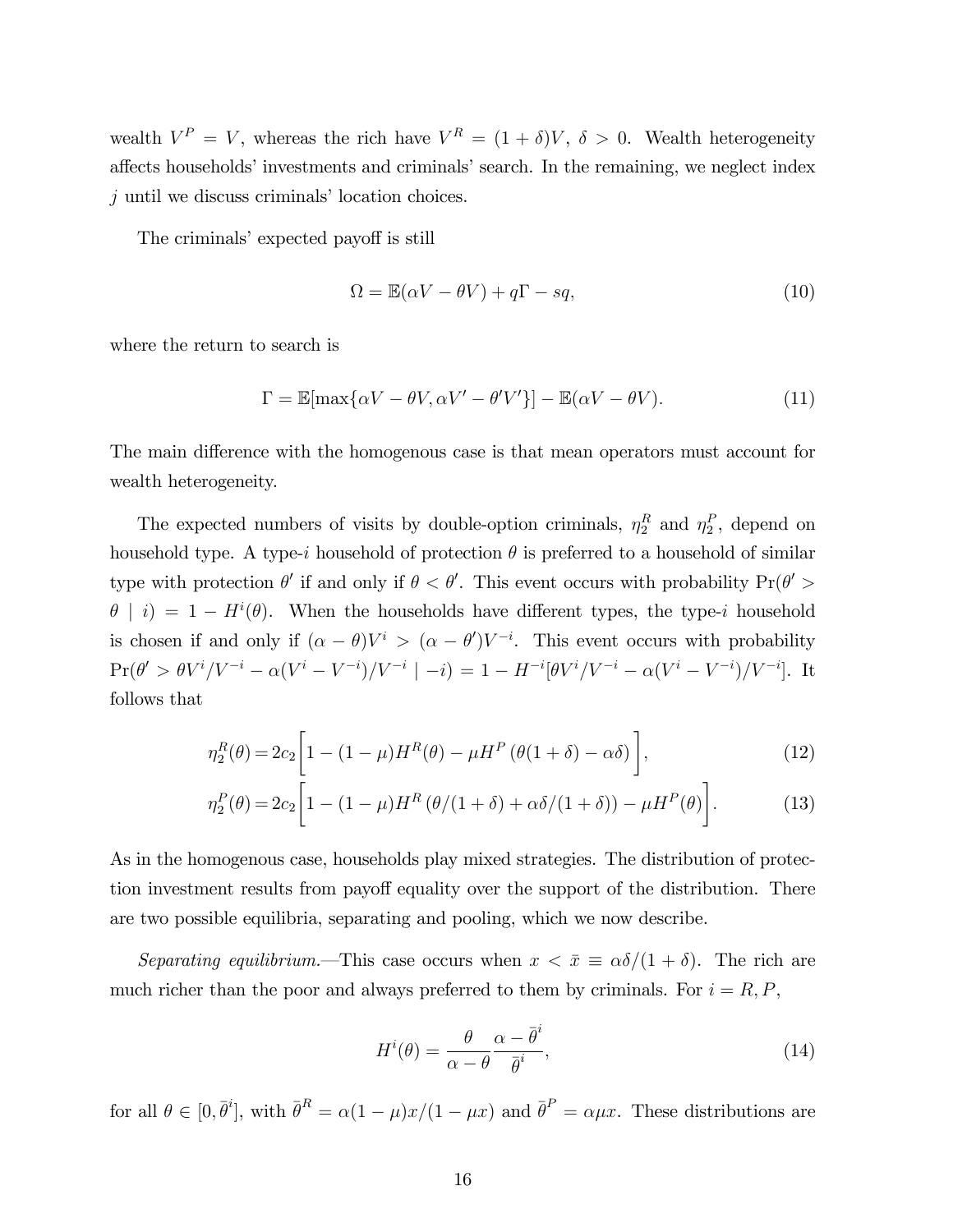very similar to the homogenous case described in section 3.2. In particular, the support of each distribution widens when the protection attractiveness index,  $x$ , increases.

Using  $H^R$  and  $H^P$ , we obtain the return to search and the return to crime:

$$
\Gamma_{\text{sep}} = \frac{\alpha V}{x^2} \left\langle -2x \left[ (1 - \mu)(\delta - x(1 + \delta - \mu)) + 1 - x\mu \right] + (x - 2) \left[ (1 + \delta)(1 - x) \log(1 - x) - (\delta - x(1 + \delta - \mu)) \log(1 - \mu x) \right] \right\rangle, \qquad (15)
$$
  

$$
\Omega_{\text{sep}} = \max_{q \in [0,1]} \left\{ \frac{\alpha V}{x^2} \left\langle -2qx \left[ (1 - \mu)(\delta - x(1 + \delta - \mu)) + 1 - x\mu \right] + (q(x - 2) - x) \left[ (1 + \delta)(1 - x) \log(1 - x) - (\delta - x(1 + \delta - \mu)) \log(1 - \mu x) \right] \right\} - sq \right\}.
$$

Pooling equilibrium.—This case happens when  $x \geq \bar{x}$ . Poor households who do not protect much are preferred to rich households who invest a lot in protection. Then,

$$
H^{R}(\theta) = \begin{cases} \frac{\theta}{\alpha - \theta} \frac{1 - x}{(1 - \mu)x} & \text{if } \theta \in [0, \bar{x})\\ \frac{\theta(\delta - x(1 + \delta)(1 - \mu)) - \alpha \delta \mu x}{(\alpha - \theta)(\delta - x(1 + \delta)\mu)} \frac{1 - x}{(1 - \mu)x} & \text{if } \theta \in \left[ \bar{x}, \bar{\theta}^{R} \right] \end{cases},\tag{17}
$$

$$
H^{P}(\theta) = \frac{\theta}{\alpha - \theta} \frac{\alpha - \bar{\theta}^{P}}{\bar{\theta}^{P}} \text{ if } \theta \in \left[0, \bar{\theta}^{P}\right],\tag{18}
$$

with  $\bar{\theta}^R = \alpha x$  and  $\bar{\theta}^P = \alpha[x - \delta(1-x)].$  The rich distribution,  $H^R$ , has two parts. Below the threshold  $\bar{x}$ , strategic interaction only involves rich households, which explains the formulaís simplicity. Above the threshold, the formula accounts for cases where very protected rich are preferred to poor with low protection.

The return to search and the return to crime are

$$
\Gamma_{\text{pool}} = \alpha V \frac{1 - x}{x^2} \left[ -2x + (x - 2) \log(1 - x) \right],\tag{19}
$$

$$
\Omega_{\text{pool}} = \max_{q \in [0,1]} \left\{ \frac{\alpha V}{x^2} (1-x)(1+\delta) \left[ -2x + (qx + (q(x-2) - x) \log(1-x) \right] - sq \right\} . (20)
$$

With pooling, the return to search is independent from the poor proportion,  $\mu$ . Any increase in this proportion translates into lower competition for the rich who invest less as a result.

In equilibrium, the return to crime must be the same in each neighborhood and the allocation of criminals must satisfy the resource constraint  $C = c_A^* K_A + c_B^* K_B$ . The model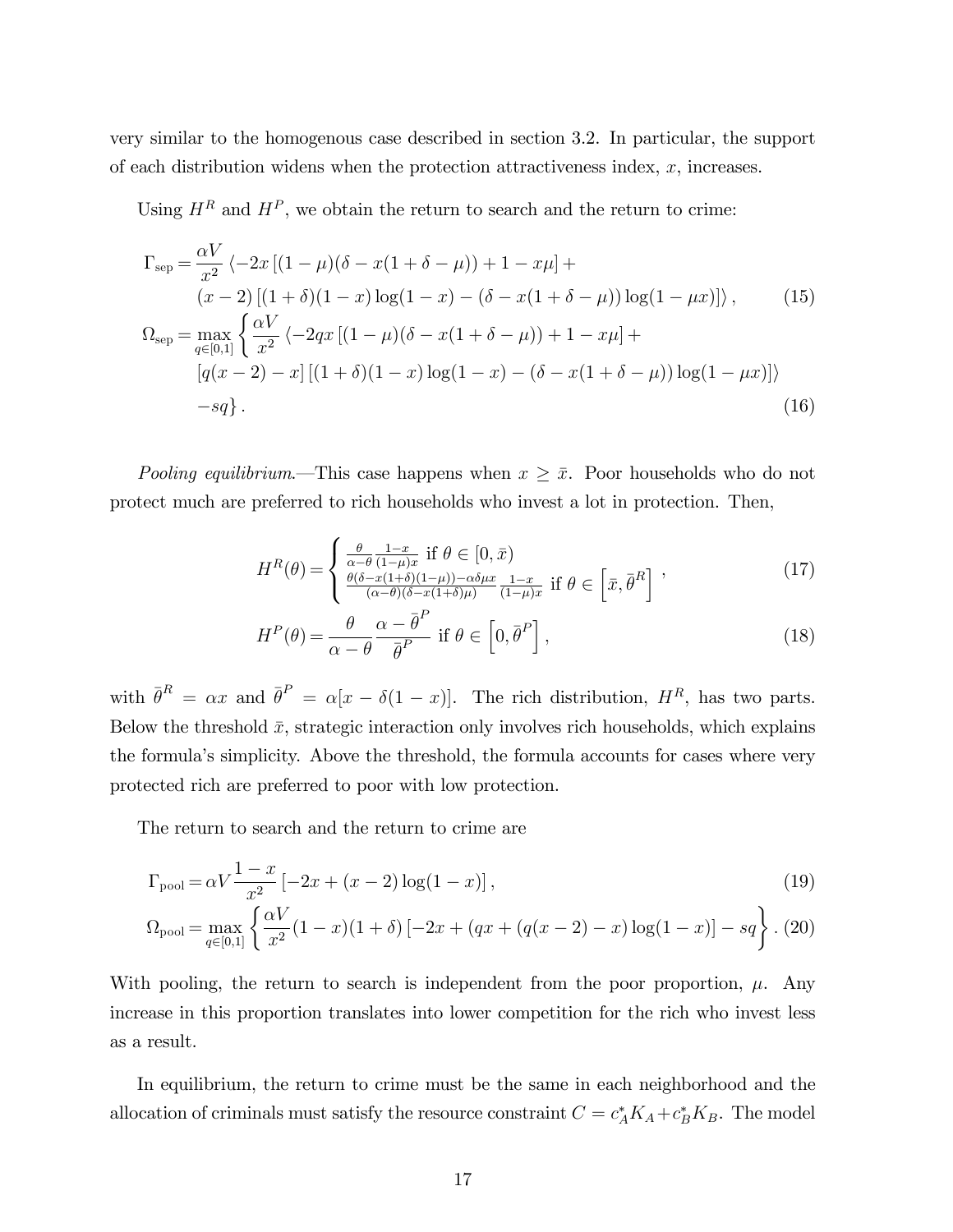admits different equilibrium configurations: pooling vs separating in each neighborhood, and interior vs bounding search efforts, i.e.,  $q^* \in (0,1)$  vs  $q^* = 0$  or  $q^* = 1$ . Instead of listing the properties of these different configurations, we explore one of them in detail through a calibration.

# 3.5 Calibration

We replicate the main features of the Canadian income-victimization nexus as reported by Section 2 in Tables 1 to 3. We focus on households who experienced a break-in or an attempt of break-in, BE, and households who have installed an alarm, PA, our most natural measures of property crime and protection. We describe the technical aspects of the calibration, the resulting parameterization and the Öt with Canadian data.

We calibrate an equilibrium with pooling and interior search efforts in both neighborhoods, i.e.,  $(q_A^*, q_B^*) \in (0, 1)^2$ . Numerous simulations reveal that this equilibrium configuration is the only one compatible with Canadian data.

We normalize wealth to unity, i.e.,  $V = 1$ , and the max proportion of wealth that criminals can steal to 50%, i.e.,  $\alpha = 0.5$ . We also set  $\delta$  to 1.5. This implies that the mean income of above-the-median households is about 2.5 times the mean income of below-the-median households, roughly what can be found in Canadaís GSS.

With pooling and interior search efforts, the return to crime and the return to search do not depend on the neighborhood-specific poor proportion. We have  $\Gamma^{A}_{\text{sep}}(x) = \Gamma^{B}_{\text{sep}}(x)$  $\Gamma_{\rm sep}(x)$  and  $\Omega_{\rm sep}^A(x) = \Omega_{\rm sep}^B(x) = \Omega_{\rm sep}(x)$  for all  $x \in [0,1]$ . Therefore we can choose x and set the marginal search cost  $s = \Gamma_{\rm sep}(x)$ . It obviously follows that  $x_A^* = x_B^* = x$ .

The definitions of  $x_A^*$  and  $x_B^*$  give us two relationships between  $\gamma$ ,  $q_A^*$  and  $c_A^*$  on the one hand, and  $\gamma$ ,  $q_B^*$  and  $c_B^*$  on the other hand. Indeed,  $x_A^* = 2c_A^* q_A^* / (\gamma - c_A^* (1 - q_A^*))$  and  $x_B^* = 2c_B^* q_B^* / (\gamma - c_B^* (1 - q_B^*))$ . We set  $c_A^*$  and  $c_B^*$  to the Canadian values. This leaves us with two equations and three unknowns,  $\gamma$ ,  $q_A^*$  and  $q_B^*$ .

For a given pair  $(c_A^*, c_B^*)$ , the overall victimization rate is  $c = kc_A^* + (1 - k)c_B^*$ , where  $k = K_A/(K_A + K_B)$  is the share of individuals in the rich neighborhood. Therefore we set c to its empirical value and fix  $k = (c - c_B^*)/(c_A^* - c_B^*)$  to ensure that this is also the equilibrium one.

The following vector of parameters remains:  $(x, \mu_A, \mu_B, \gamma)$ . We target victimization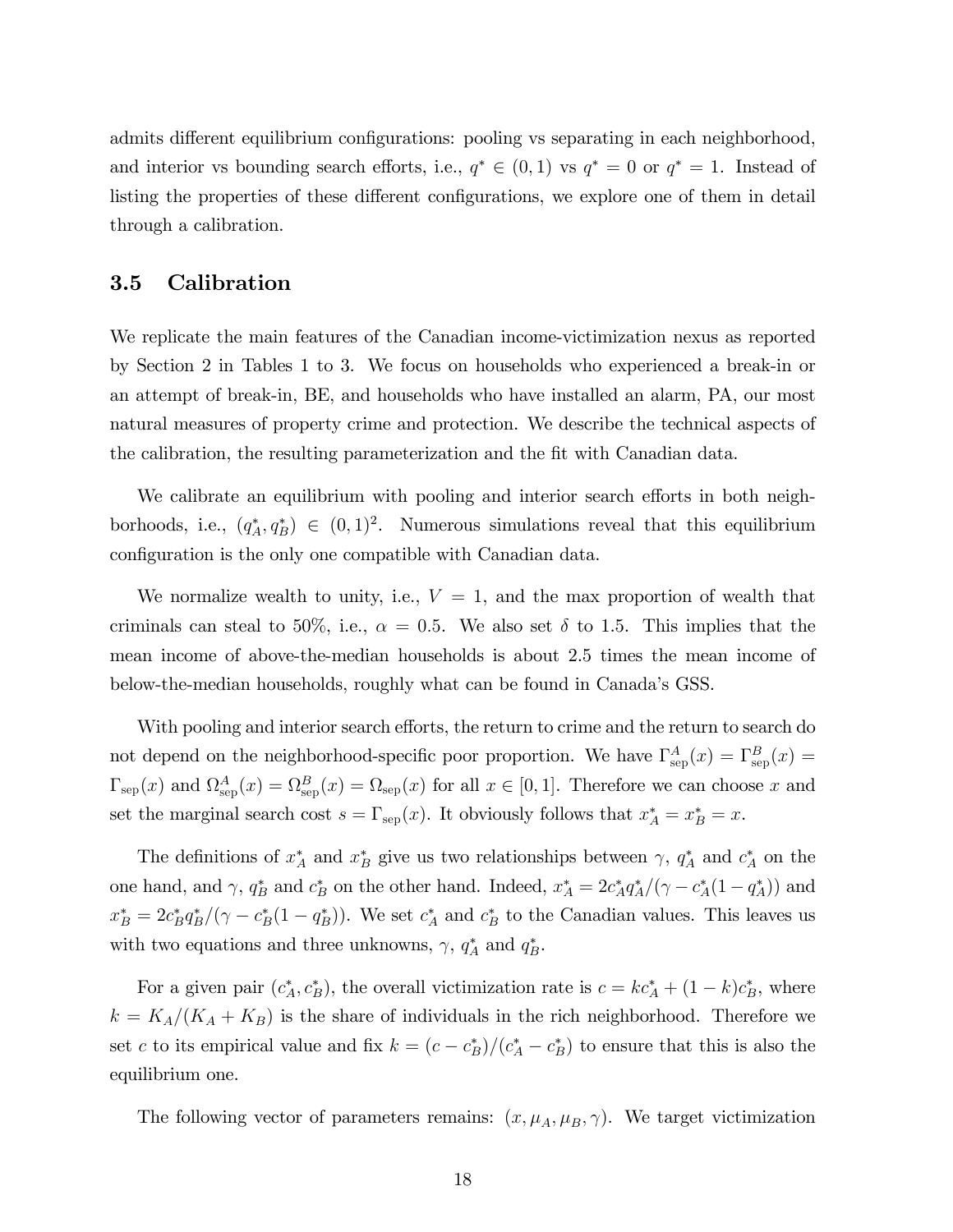rates for rich and poor households in rich and poor neighborhoods. As for protection, the difficulty consists of matching a continuous prediction, i.e., the level of protection, with a categorical outcome, i.e., the household's proportion with an alarm. Let  $\theta_0 \geq 0$ be the level of protection above which households install an alarm. The corresponding households' proportions are  $1 - H_j^i(\theta_0)$ , for household type  $i = R, P$  and neighborhoods  $j = A, B$ . These theoretical proportions must be compared with the empirical values.

In the spirit of the method of moments, we choose the vector  $(x, \mu_A, \mu_B, \gamma, \theta_0)$  to minimize the sum of squared differences between observed victimization and protection and the corresponding model predictions. We consider mean outcomes at neighborhood, household-type and neighborhood×household type levels. We account for three constraints. First,  $x > \underline{x} \equiv \delta/(1 + \delta - \mu_B)$ , which implies that there is a pooling equilibrium in both neighborhoods. Second,  $\Gamma_{\text{sep}}'(x) < 0$  so that the equilibrium is stable. Third,  $\mu_A k + \mu_B(1 - k) = 0.5$ , which ensures that the poor compose 50% of the population. In practice,  $\mu_B$  is free and  $\mu_A = (0.5 - \mu_B(1 - k))/k$ . The eight protection moments receive a small weight,  $10^{-5}$ , so that they mostly affect the choice of  $\theta_0$  and much less the other parameters.<sup>5</sup> The optimal parameterization is found by scanning the parameter space.

Appendix C gives additional details on the calibration procedure. Table 4 describes the parameter set, key model variables and model Öt.

<sup>&</sup>lt;sup>5</sup>In Table 4, the standard deviation of victimization moments is small, around 0.001. Meanwhile the standard deviation of protection moments is large, around 0.134. Unweigthing the two sets of moments gives a lot of importance to protection for a small gain in precision. We choose to finely reproduce victimization probabilities at the cost of exarcerbating the differences between observed and predicted protection.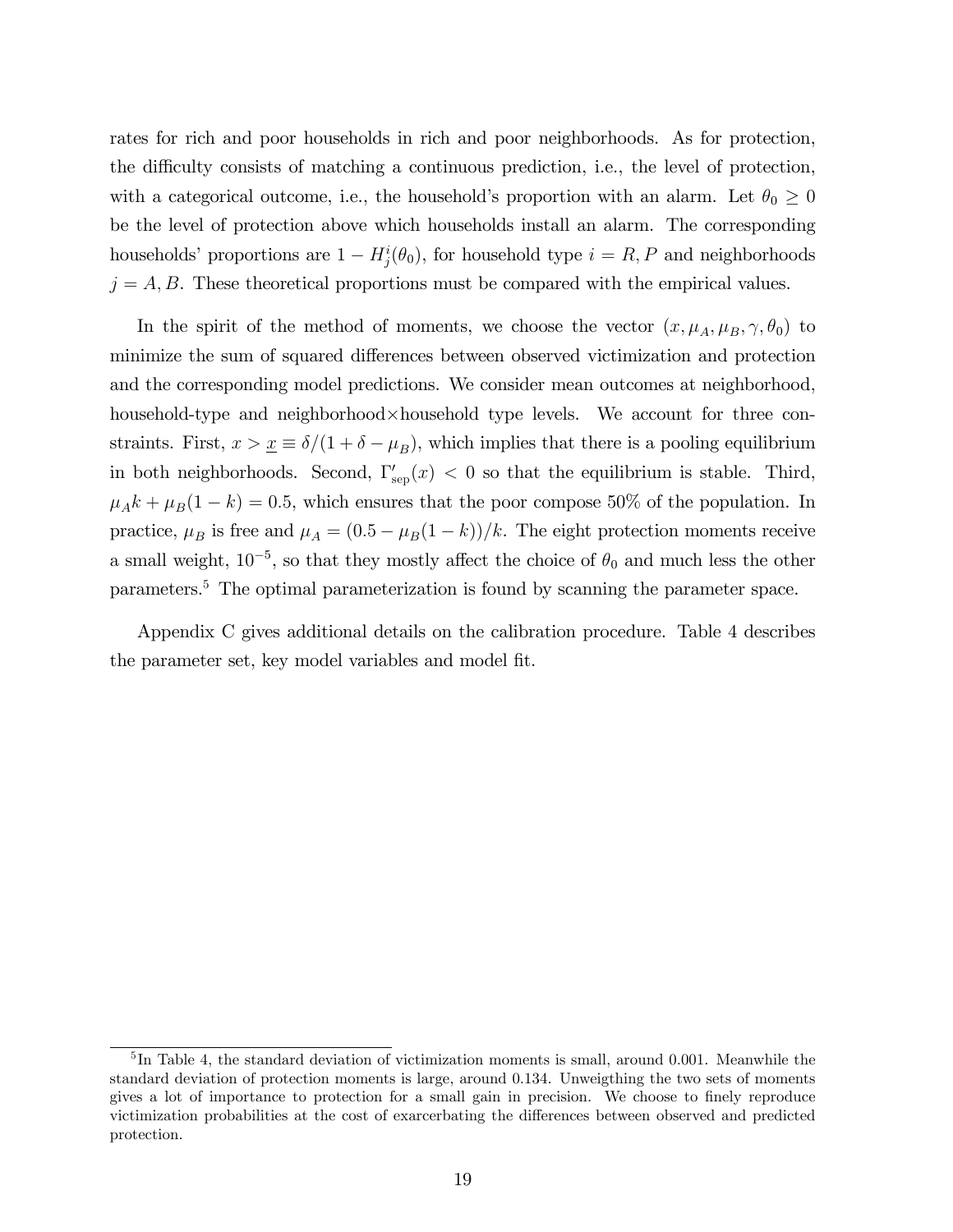|       | Parameters       |          |          |                             |                  |            |                   |                    |                     |  |
|-------|------------------|----------|----------|-----------------------------|------------------|------------|-------------------|--------------------|---------------------|--|
|       | $\boldsymbol{V}$ | $\alpha$ | $\delta$ | $\mathcal{S}_{\mathcal{S}}$ | $\boldsymbol{k}$ | $\gamma$   | $\mu_A$           | $\mu_B$            | $\theta_0$          |  |
|       | 1.0              | 0.5      | 1.5      | 0.040                       | 0.522            | 0.053      | 0.355             | 0.658              | 0.393               |  |
|       | Model variables  |          |          |                             |                  |            |                   |                    |                     |  |
|       | $\boldsymbol{x}$ | $q_A$    | $q_B$    | $z_A$                       | $z_B$            | $\sigma_c$ | $\sigma_{\theta}$ | min                | $x > \underline{x}$ |  |
|       | 0.928            | 0.865    | 0.341    | 0.591                       | 0.671            | 0.001      | 0.134             | $1.0\times10^{-5}$ | True                |  |
|       | Crime fit        |          |          |                             |                  |            |                   |                    |                     |  |
|       | BE               | $BE_A$   | $BE_B$   | $BE_{AR}$                   | $BE_{AP}$        | $BE_{BR}$  | $BE_{BP}$         | $BE_R$             | $BE_P$              |  |
| model | 0.032            | 0.027    | 0.038    | 0.028                       | 0.024            | 0.041      | 0.036             | 0.032              | 0.032               |  |
| data  | 0.032            | 0.027    | 0.038    | 0.027                       | 0.026            | 0.042      | 0.036             | 0.033              | 0.031               |  |
|       | Protection fit   |          |          |                             |                  |            |                   |                    |                     |  |
|       | <b>PA</b>        | $PA_A$   | $PA_B$   | $PA_{AR}$                   | $PA_{BR}$        | $PA_{AP}$  | $PA_{BP}$         | $PA_R$             | $PA_P$              |  |
| model | 0.403            | 0.493    | 0.305    | 0.661                       | 0.187            | 0.531      | 0.187             | 0.618              | 0.187               |  |
| data  | 0.350            | 0.378    | 0.320    | 0.430                       | 0.292            | 0.380      | 0.271             | 0.410              | 0.280               |  |

Table 4: Calibration of an equilibrium with interior search and pooling in both neighborhoods

Notes:  $z_A$  and  $z_B$  are the neighborhood-specific probabilities that a random rich household is preferred to a random poor household;  $\sigma_c$  and  $\sigma_\theta$  are, respectively, the standard deviations of victimization and protection moments. The min variable is the value of the optimization criterion. See the Appendix for details on the calibration. The empirical variables BE and PA are described in Section 2.

The average neighborhood-specific search costs,  $sq_A^*$  and  $sq_B^*$ , amount to 7% of the wealth that can be stolen,  $\alpha V$ , in the rich neighborhood and 3% in the poor one. The rich spend about 4% of  $\alpha V^R$  in protection, against 3% of  $\alpha V$  for the poor. The poor proportion is 36% in the rich neighborhood and 66% in the poor one. Lastly, the rich neighborhood is slightly more peopled than the poor one.

The protection attractiveness index,  $x$ , is 0.928, slightly below one, its max value. Criminals make larger search efforts in the rich neighborhood than in the poor one,  $q_A^* = 0.865$  against  $q_B^* = 0.341$ . Consequently, the rich invest more in protection in the rich neighborhood and, therefore, are less likely to be preferred to poor households by the criminals, i.e.,  $z_A^* = 0.591 < z_B^* = 0.671$ . The standard deviation of victimization moments is  $\sigma_c = 0.001$  against  $\sigma_{\theta} = 0.134$  for protection moments. Thus the model predicts victimization much better than protection. In particular, the calibration amplifies protection differentials between rich and poor households.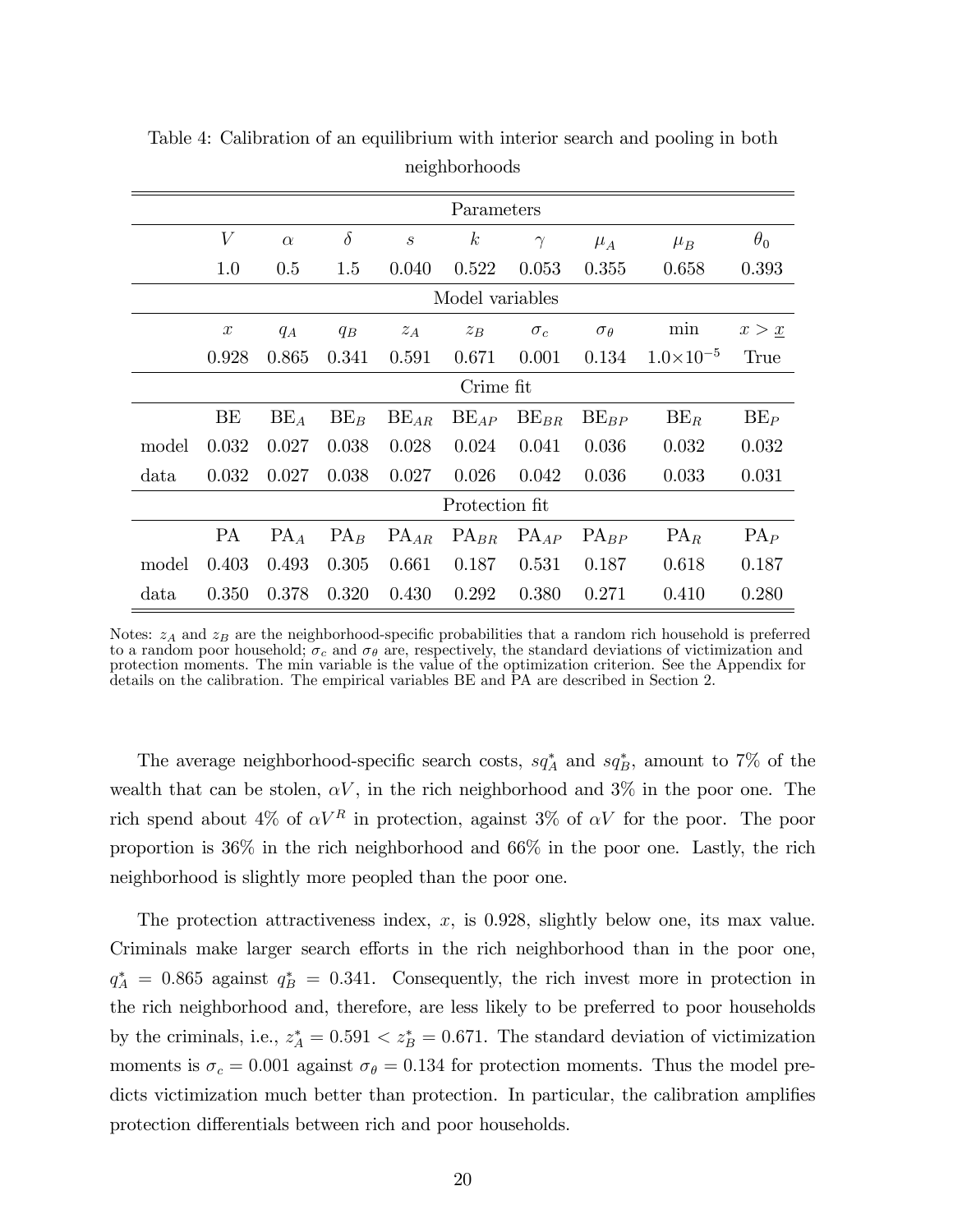The model reproduces the GSS allocation of crime by household and neighborhood income. Perfectly mobile criminals prefer the rich neighborhood, but its households invest more in protection. This repels criminals and victimization is lower than in the poor neighborhood. In each neighborhood, the rich are more victimized than the poor. Overall, there is no relationship between victimization and income.

As for protection, the model correctly predicts that protection is larger in the rich neighborhood, the rich protect more than the poor in both neighborhoods, and the rich protect more in the rich neighborhood than in the poor one. The model also predicts equal protection for the poor in the two neighborhoods, whereas, in the GSS, the poor protect more when residing in the rich neighborhood. We cannot improve this outcome: with two pooling interior equilibria, the poor's distribution of protection does not change across neighborhoods.

## 4 Conclusion

We develop a model of property crime and private protection allocation within cities. Our analysis is based on four Canadian facts: rich neighborhoods are less victimized, household income and victimization are uncorrelated or weakly positively correlated, rich households are more victimized than their neighbors, and rich households and neighborhoods invest more in private protection. In our theory, criminals choose a neighborhood and whether to make a search effort to compare potential victims. In turn, households choose how much they invest in private protection. Such investments reduce criminals gains and divert their attention to less protected neighbors. Households in a rich neighborhood are more likely to enter in a rat race to protection characterized by strong incentives to self protect and to search and a weak incentive to enter the neighborhood. When sufficiently fierce, the rat race leads criminals to prefer poorer and less protected neighborhoods. A calibration of our model reproduces the Canadian pattern of victimization by household and neighborhood income.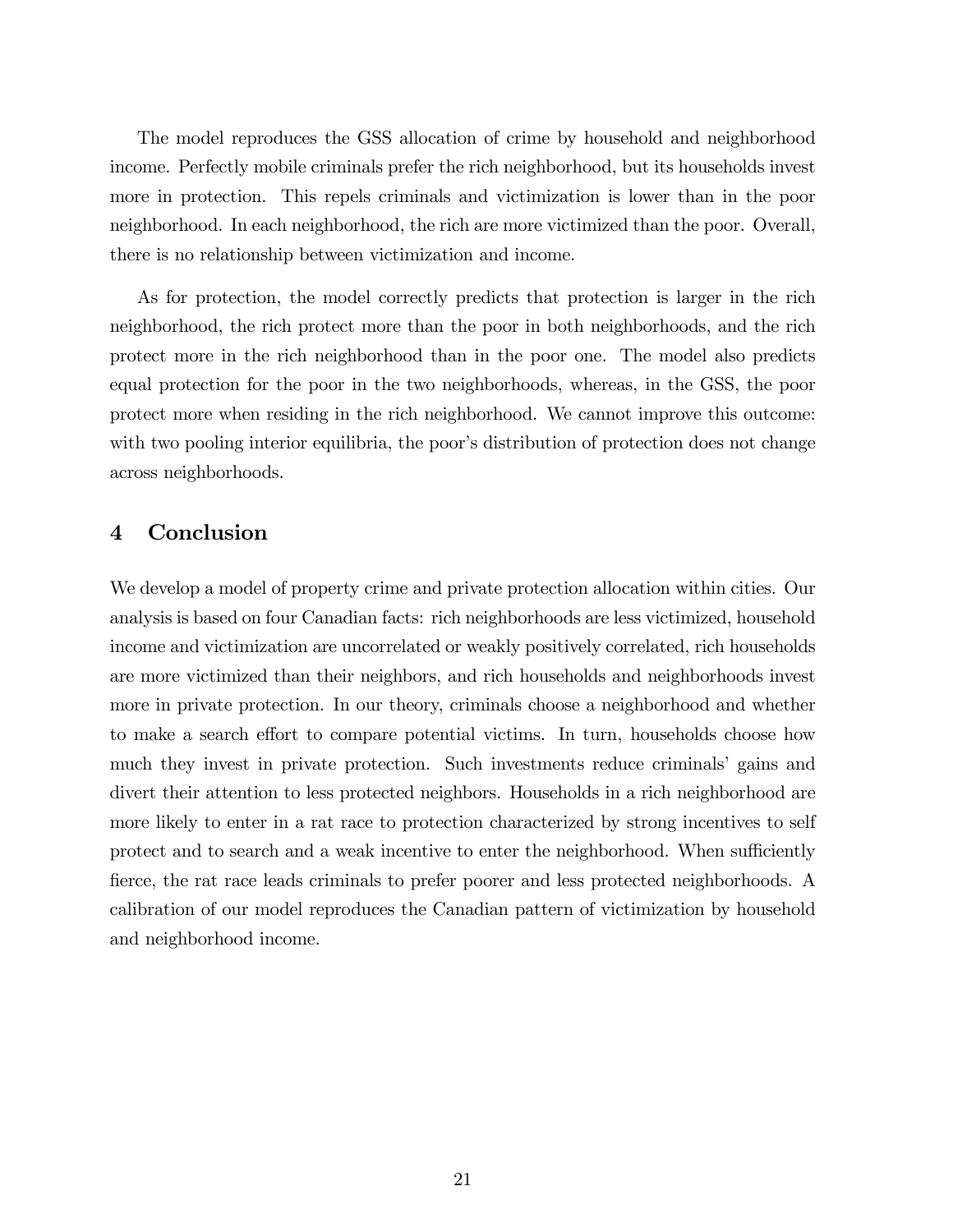# 5 References

Acemoglu, D. and R. Shimer (2000), "Wage and Technology Dispersion", Review of Economic Studies  $67,587-607$ .

Albrecht, J., P. Gautier and S. Vroman (2006), "Equilibrium Directed Search with Multiple Applications", Review of Economic Studies 73, 869–891.

Becker, G. (1968), "Crime and Punishment: An Economic Approach", Journal of Political Economy  $76, 169-217.$ 

Brush, J. (2007), "Does Income Inequality Lead to More Crime? A Comparison of Cross-Sectional and Time-Series Analyses of United States Countiesî, Economics Letters 96, 264-268.

Burdett, K. and K.L. Judd (1983), "Equilibrium price dispersion", Econometrica 51, 955-970.

Burdett, K., R. Lagos and R. Wright (2003), "Crime, Inequality, and Unemployment", American Economic Review 93, 1764–1777.

Burdett, K., R. Lagos and R. Wright (2004), "An On-the-Job Search Model of Crime, Inequality, and Unemployment", International Economic Review 45, 681–706.

Calvó-Armengol, A., T. Verdier and Y. Zenou  $(2007)$ , "Strong and Weak Ties in Employment and Crime", Journal of Public Economics 91, 203–233.

Easton, S., H. Furness and P. Brantingham  $(2014)$ , "The cost of crime in Canada: 2014 report", Fraser Institute.

Engelhardt, B., G. Rocheteau and P. Rupert (2008), "Crime and the Labor Market: A Search Model with Optimal Contracts", Journal of Public Economics **92**, 1876–1891.

Fougère, D., F. Kramarz and J. Pouget (2009), "Youth Unemployment and Crime in France", Journal of the European Economic Association 7, 909–938.

Freeman, R.B. (1999), "The Economics of Crime", Handbook of Labor Economics. In Ashenfelter, O. and D. Card (ed.), Handbook of Labor Economics, vol. 3, ch. 52, 3529–3571, Elsevier.

Galenianos, M. and P. Kircher (2009), "Directed Search with Multiple Job Applica-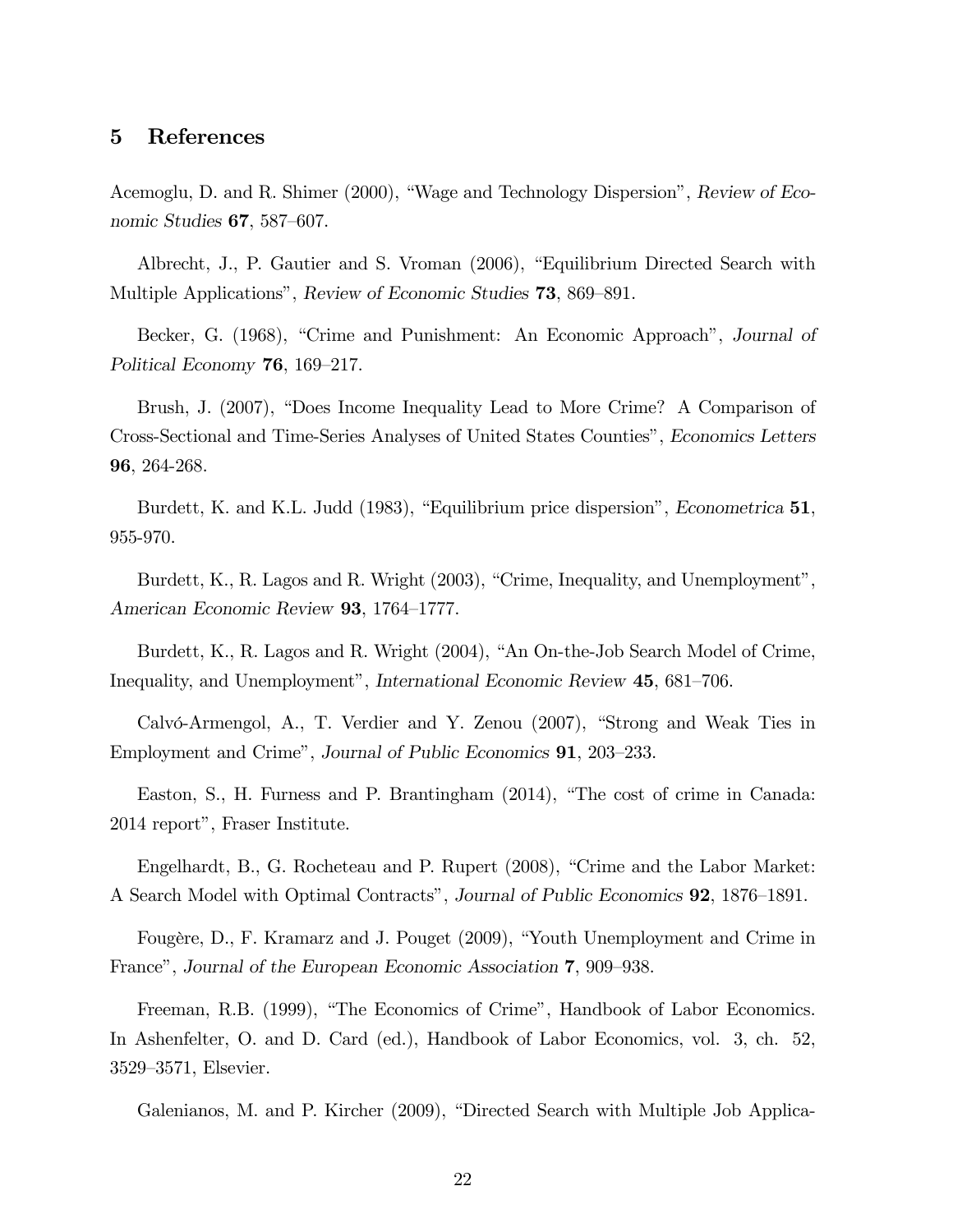tions", Journal of Economic Theory  $144$ ,  $445-471$ .

Galenianos, M., R. Pacula and N. Persico  $(2012)$ , "A Search-Theoretic Model of the Retail Market for Illicit Drugs", Review of Economic Studies 79, 1239–1269.

Glaeser, E.L. and B. Sacerdote (1999), "Why Is There More Crime in Cities?", Journal of Political Economy  $107$ , S225–S258.

Glaeser, E.L., B. Sacerdote and J.A. Scheinkman (1996), "Crime and Social Interactions", Quarterly Journal of Economics  $111$ , 507–48.

Hémet, C. (2016), "The Local Determinants of Crime Victimization", Mimeo.

Helsley R. and W. Strange (2005), "Mixed Markets and Crime", Journal of Public Economics 89, 1251-1275.

Hotte L. and T. Van Ypersele (2008), "Individual Protection against Property Crime: Decomposing the Effects of Protection Observability", Canadian Journal of Economics  $41,537–563.$ 

Huang, C.-C., D. Laing and P. Wang (2004), "Crime and Poverty: A Search-Theoretic Approach", International Economic Review 45, 909–938.

Levitt, S.D. (1996), "The Effect of Prison Population Size on Crime Rates: Evidence from Prison Overcrowding Litigation", Quarterly Journal of Economics 111, 319–351.

Levitt, S.D. (1997), "Using Electoral Cycles in Police Hiring to Estimate the Effect of Police on Crime", American Economic Review 87, 270–90.

Machin, S. and C. Meghir (2004), "Crime and Economic Incentives", Journal of Human Resources 39, 958-979.

Moen, E. (1999), "Education, Ranking, and Competition for Jobs", Journal of Labor Economics  $17,694-723$ .

Nilsson, A. (2004), "Income Inequality and Crime: The Case of Sweden", IFAU Working Paper 2004:6.

Patacchini, E. and Y. Zenou (2008), "The Strength of Weak Ties in Crime", European Economic Review  $52$ , 209–236.

Shavell, S. (1991), "Individual Precautions to Prevent Theft: Private versus Socially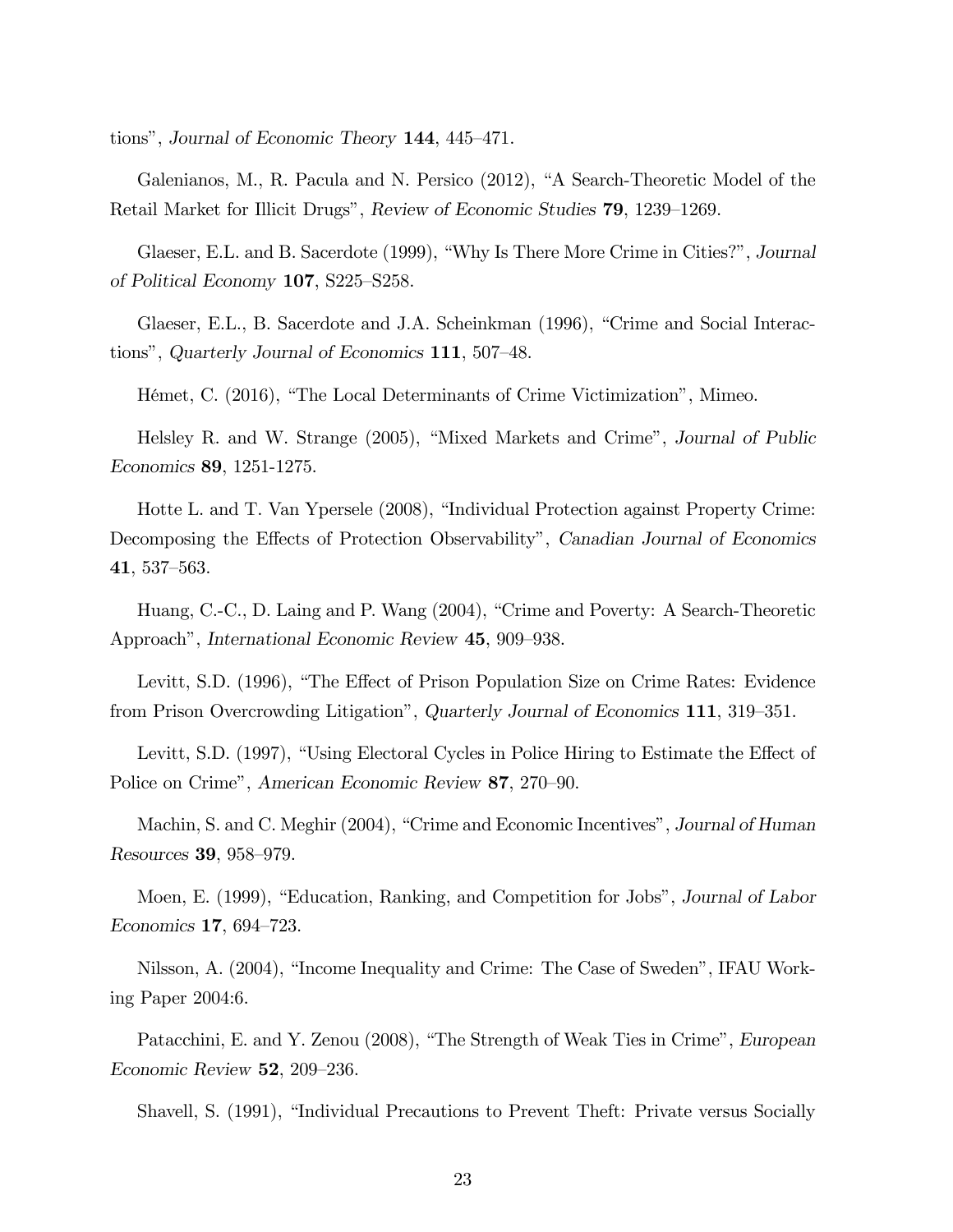Optimal Behavior", International Review of Law and Economics 11, 123-132.

Zenou, Y. (2003), "The Spatial Aspects of Crime", Journal of the European Economic Association 1, 459-467.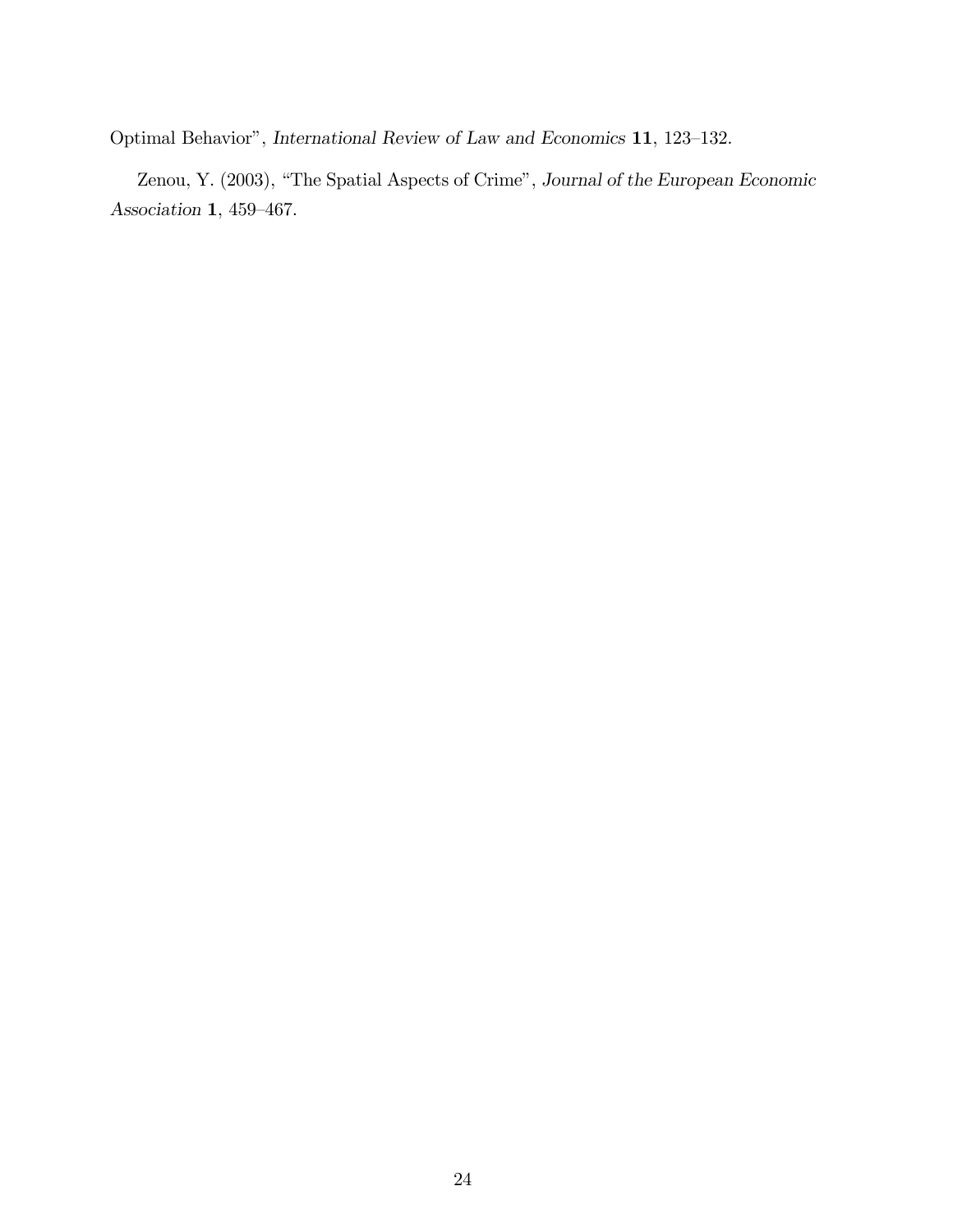#### APPENDIX

# A Expected number of visits

We refer to theft options as *matches*. A criminal is matched with zero, one, or two households. All households draw their protection level from the continuously differentiable cdf H. The number of expected visits by single-option criminals is equal to the ratio of such criminals to households. Thus  $\eta^1 = c_1$ , irrespective of household's type.

We now study the expected number of visits by double-option criminals  $\eta_2$ . Consider a household whose protection level is  $\theta$ . With probability

$$
\Pi(t) = \binom{C_2}{t} \left(\frac{2}{K}\right)^t \left(1 - \frac{2}{K}\right)^{C_2 - t},\tag{21}
$$

this household is matched with  $t$  double-option criminals. When compared to another household, our household is chosen by the criminal and becomes a victim if and only if its protection level  $\theta$  is lower than the other household's protection level  $\theta'$ .

Let  $(\theta_1, \ldots \theta_t), \theta_1 < \theta_2 \ldots < \theta_t$ , be the t-th order of the sub-sample of households who are connected with the victim through criminals. The victim is visited by  $t - g$  criminals matched with another household if and only if  $\theta \in [\theta_g, \theta_{g+1}]$ . The joint density distribution  $(x, y)$  of  $(g, g + 1)$  order statistics is given by

$$
\frac{t!}{(g-1)!(t-g-1)!}H(x)^{g-1}(1-H(y))^{t-g-1}h(x)h(y).
$$
 (22)

Therefore the probability that  $\theta \in [\theta_g, \theta_{g+1}]$  is given by

$$
p(g) = \int_{\theta}^{\overline{\theta}} \int_{0}^{\theta} \frac{t!}{(g-1)!(t-g-1)!} H(x)^{g-1} (1 - H(y))^{t-g-1} h(x)h(y) dx dy
$$
  
= 
$$
\frac{t!}{g!(t-g)!} H(\theta)^{g} (1 - H(\theta))^{t-g},
$$
 (23)

as  $\int H(x)^{g-1}h(x)dx = H(x)^{g}/g$  and  $\int (1 - H(y))^{t-g-1}h(y)dy = (1 - H(y))^{t-g}/(g - t)$ .

Thus the expected number of visits by double-option criminals is

$$
\eta_2 = \sum_{t=0}^{C_2} \Pi(t) \sum_{g=0}^t (t - g) p(g) = 2c_2 [1 - H(\theta)]. \tag{24}
$$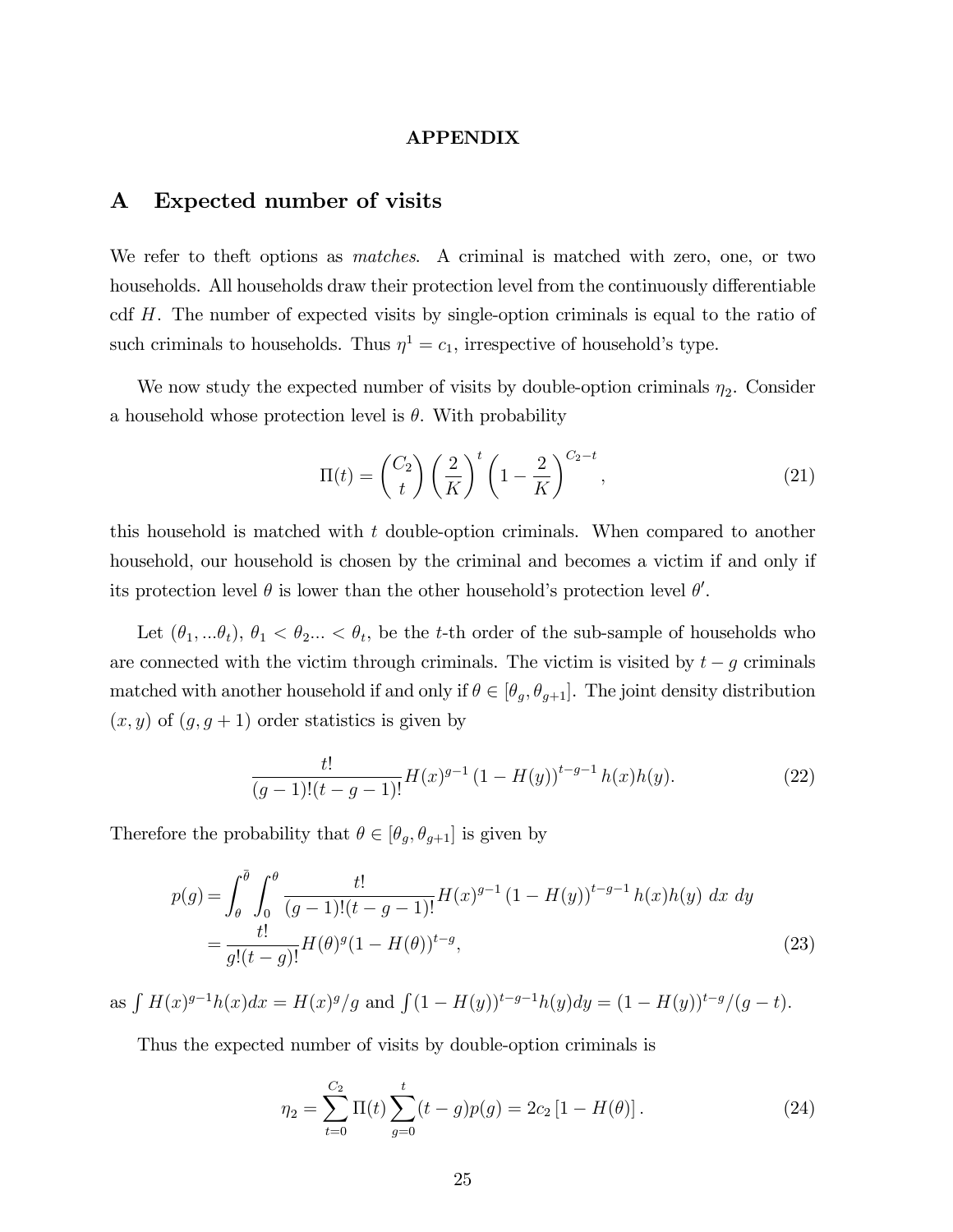#### B Rich vs poor victimization

In Section 3.4, we claim that the victimization probability is larger for the rich than for the poor in each neighborhood. This statement is obvious in the separating case where the rich are always preferred to the poor. This is less obvious in the pooling case where some of the rich invest so much that criminals prefer poor households with low protection.

In the pooling equilibrium, suppose that a criminal is randomly matched with a poor and a rich household. The probability that the rich household is selected is

$$
\Pr\left[\theta^R < \frac{\theta^P}{1+\delta} + \bar{x}\right] = H^R\left(\bar{x}\right) + \int_{\bar{x}}^{\bar{\theta}^R} (1 - H^P(\theta(1+\delta) - \alpha\delta)h^R(\theta)d\theta^R
$$
\n
$$
= \frac{1}{2}\left[1 + \frac{\delta}{1-\mu}\frac{1-x}{x}\right] > 1/2,\tag{25}
$$

which proves the claim.

# C Calibrations

We provide additional details on the calibration. The victimization probabilities are as follows:

$$
BE_{AR} = (1 - q_A^*)c_A^* + 2q_A^*c_A^*(\mu_A z_A + (1 - \mu_A)/2), \tag{26}
$$

$$
BE_{AP} = (1 - q_A^*)c_A^* + 2q_A^*c_A^*((1 - \mu_A)(1 - z_A) + \mu_A/2), \tag{27}
$$

$$
BE_{BR} = (1 - q_B^*)c_B^* + 2q_B^*c_B^*(\mu_B z_B + (1 - \mu_B)/2),\tag{28}
$$

$$
BE_{BP} = (1 - q_B^*)c_B^* + 2q_B^*c_B^*((1 - \mu_B)(1 - z_B) + \mu_B/2),\tag{29}
$$

$$
BE_R = ((1 - \mu_A)kc_{AR} + (1 - \mu_B)(1 - k)c_{BR})/((1 - \mu_A)k + (1 - \mu_B)(1 - k)),
$$
 (30)

$$
BE_P = (\mu_A k c_{AP} + \mu_B (1 - k) c_{BP}) / (\mu_A k + \mu_B (1 - k)),
$$
\n(31)

where  $z_i = 1/2 + \delta(1 - x_i^*)/(2x_i^*(1 - \mu_i))$  is the probability that a random rich household of neighborhood i is preferred to a random poor household by a typical criminal.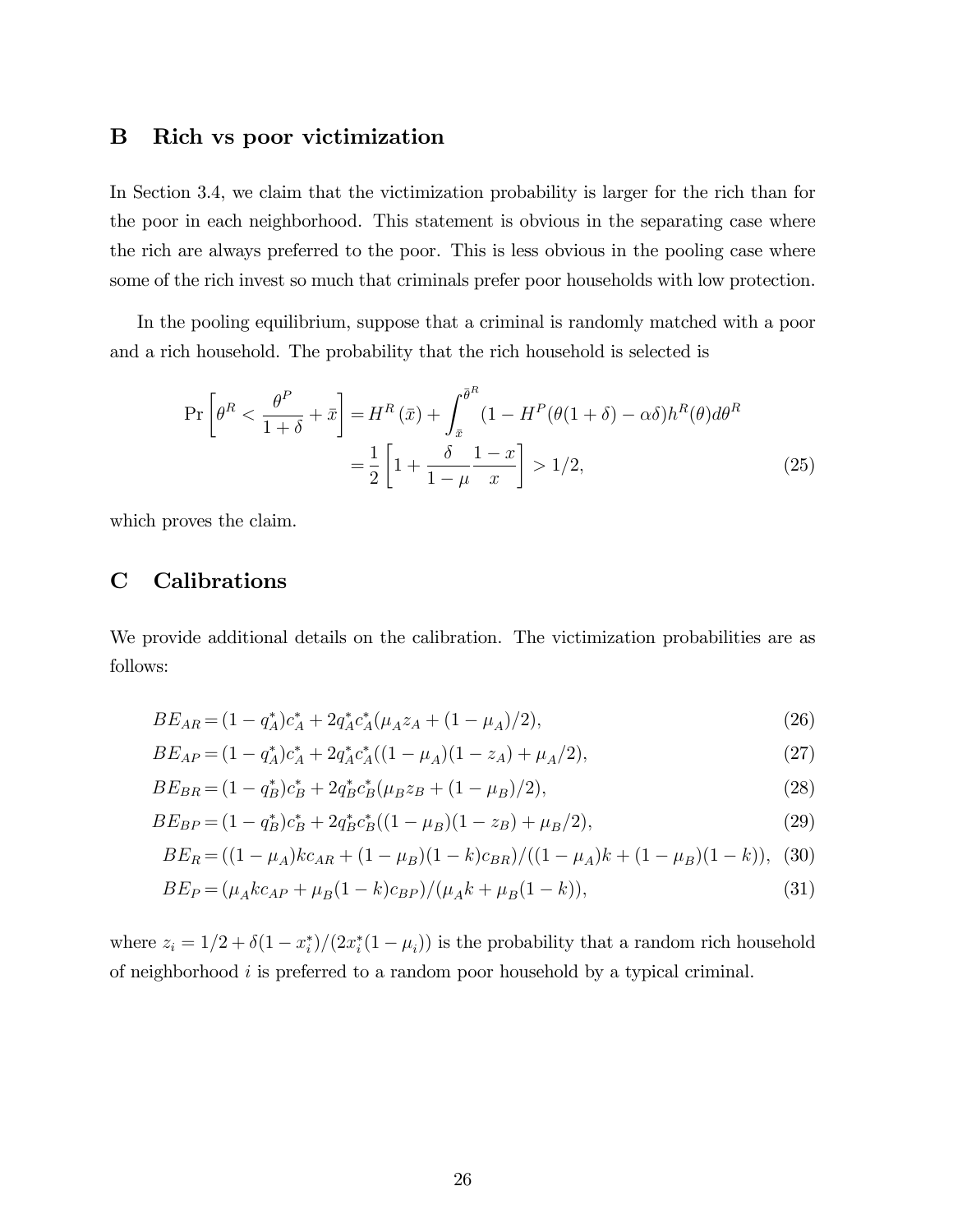The corresponding proportions with an alarm are

$$
PA_{AR} = 1 - H_R(\theta_0, \mu_A),
$$
\n(32)

$$
PA_{BR} = 1 - H_R(\theta_0, \mu_B),
$$
\n(33)

$$
PA_{AP} = PA_{BP} = PA_P = 1 - H_P(\theta_0),
$$
\n(34)

$$
PA_{AR} = [(1 - \mu_A)kPA_{AR} + (1 - \mu_B)(1 - k)PA_{BR}]/ \tag{35}
$$

$$
[(1 - \mu_A)k + (1 - \mu_B)(1 - k)], \tag{36}
$$

$$
PA_A = \mu_A P A_{AP} + (1 - \mu_A) P A_{AR},\tag{37}
$$

$$
PA_B = \mu_B P A_{BP} + (1 - \mu_B) P A_{BR},\tag{38}
$$

$$
PA = kPAA + (1 - k)PAB, \t\t(39)
$$

where

$$
H_R(\theta,\mu) = \begin{cases} \frac{1-x}{(1-\mu)x} \frac{\theta}{\alpha-\theta} & \text{if } 0 \le \theta < \alpha\delta/(1+\delta) \\ \frac{1-x}{(1-\mu)x} \frac{-\delta\theta + x[\alpha\delta\mu + (1-\mu)(1+\delta)\theta]}{[x+(x-1)\delta](\alpha-\theta)} & \text{if } \alpha\delta/(1+\delta) \le \theta \le \alpha x \end{cases} \tag{40}
$$

$$
H_P(\theta, \mu) = \frac{(1-x)(1+\delta)}{x-\delta+x\delta} \frac{\theta}{\alpha-\theta} \text{ if } 0 \le \theta \le \alpha(x-\delta+x\delta). \tag{41}
$$

The minimization criterion is based on victimization and protection moments. As for victimization moments, we have

$$
\text{crit}_c = \sum_{i=R, P; j=A, B} (BE_{ij} - \overline{BE}_{ij})^2,
$$
\n(42)

where  $\overline{BE}_{ij}$  is computed from BE, the empirical proportion that experienced a break-in or an attempt of break-in the last 12 months.

As for protection moments, we have

$$
\text{crit}_{\theta} = \sum_{i=R, P; j=A, B} (PA_{ij} - \overline{PA}_{ij})^2,
$$
\n(43)

where  $\overline{PA}_{ij}$  is computed from PA, the empirical share of households who have installed an alarm.

The minimization criterion is

$$
crit = crit_c + \lambda crit_{\theta}.
$$
\n(44)